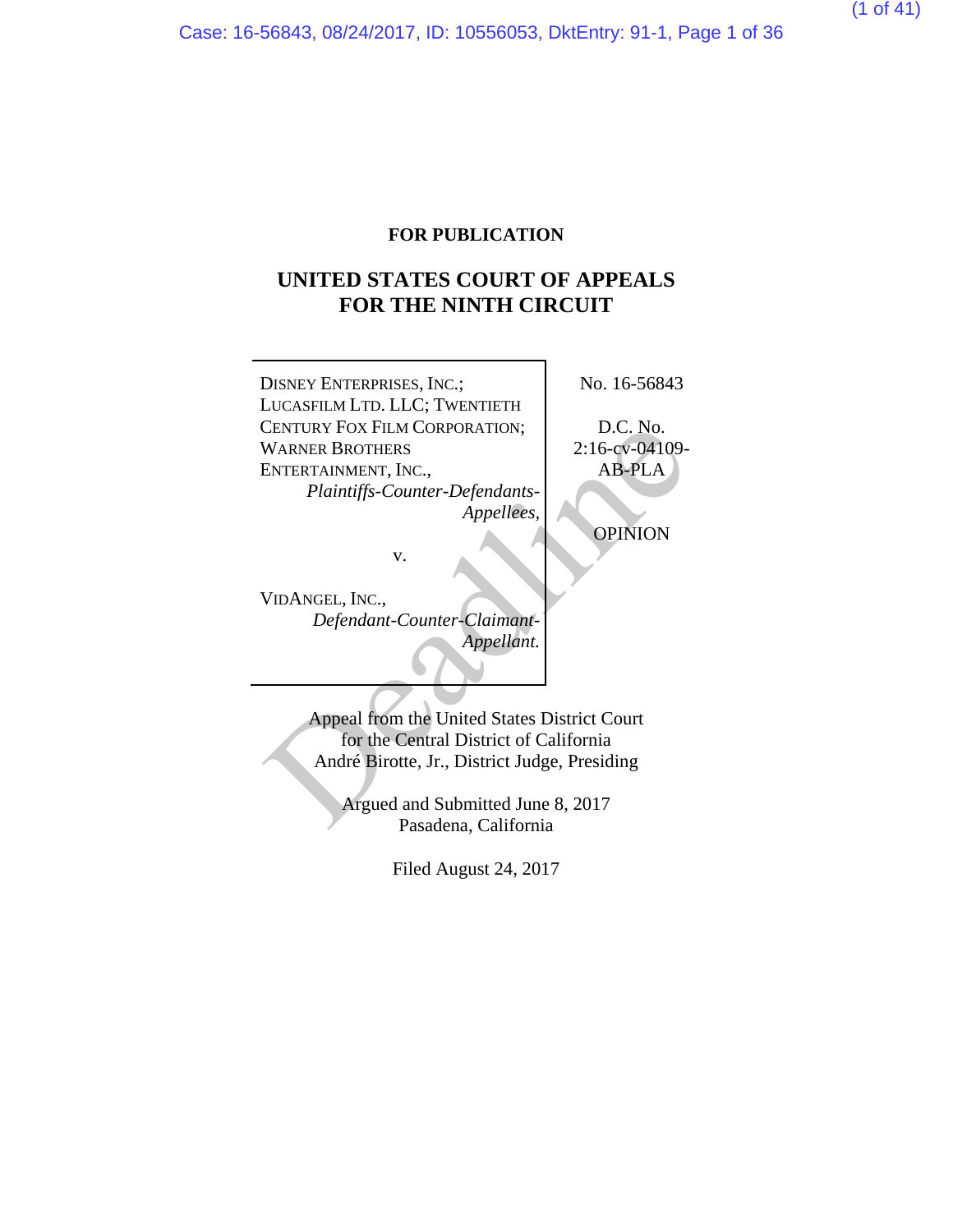Case: 16-56843, 08/24/2017, ID: 10556053, DktEntry: 91-1, Page 2 of 36

#### 2 DISNEY ENTERPRISES V. VIDANGEL

Before: Carlos T. Bea and Andrew D. Hurwitz, Circuit Judges, and Leslie E. Kobayashi,**[\\*](#page-1-0)** District Judge.

Opinion by Judge Hurwitz

#### **SUMMARY[\\*\\*](#page-1-1)**

#### **Preliminary Injunction / Copyright**

The panel affirmed the district court's preliminary injunction against the defendant in an action under the Copyright Act and the Digital Millennium Copyright Act.

Defendant VidAngel, Inc., operated an online streaming service that removed objectionable content from movies and television shows. VidAngel purchased physical discs containing copyrighted movies and television shows, decrypted the discs to "rip" a digital copy to a computer, and then streamed to its customers a filtered version of the work. **Preliminary Injunction / Copyright**<br>
The panel affirmed the district court's preliminar<br>
igunction against the defendant in an action under the<br>
'opyright Act and the Digital Millennium Copyright Act.<br>
Defendant VidAngel,

The panel held that the district court did not abuse its discretion in concluding that VidAngel's copying infringed the plaintiffs' exclusive reproduction right. Because VidAngel did not filter authorized copies of movies, it was unlikely to succeed on the merits of its defense that the Family Movie Act of 2005 exempted it from liability for

**<sup>\*</sup>** The Honorable Leslie E. Kobayashi, United States District Judge for the District of Hawaii, sitting by designation.

<span id="page-1-1"></span><span id="page-1-0"></span>**<sup>\*\*</sup>** This summary constitutes no part of the opinion of the court. It has been prepared by court staff for the convenience of the reader.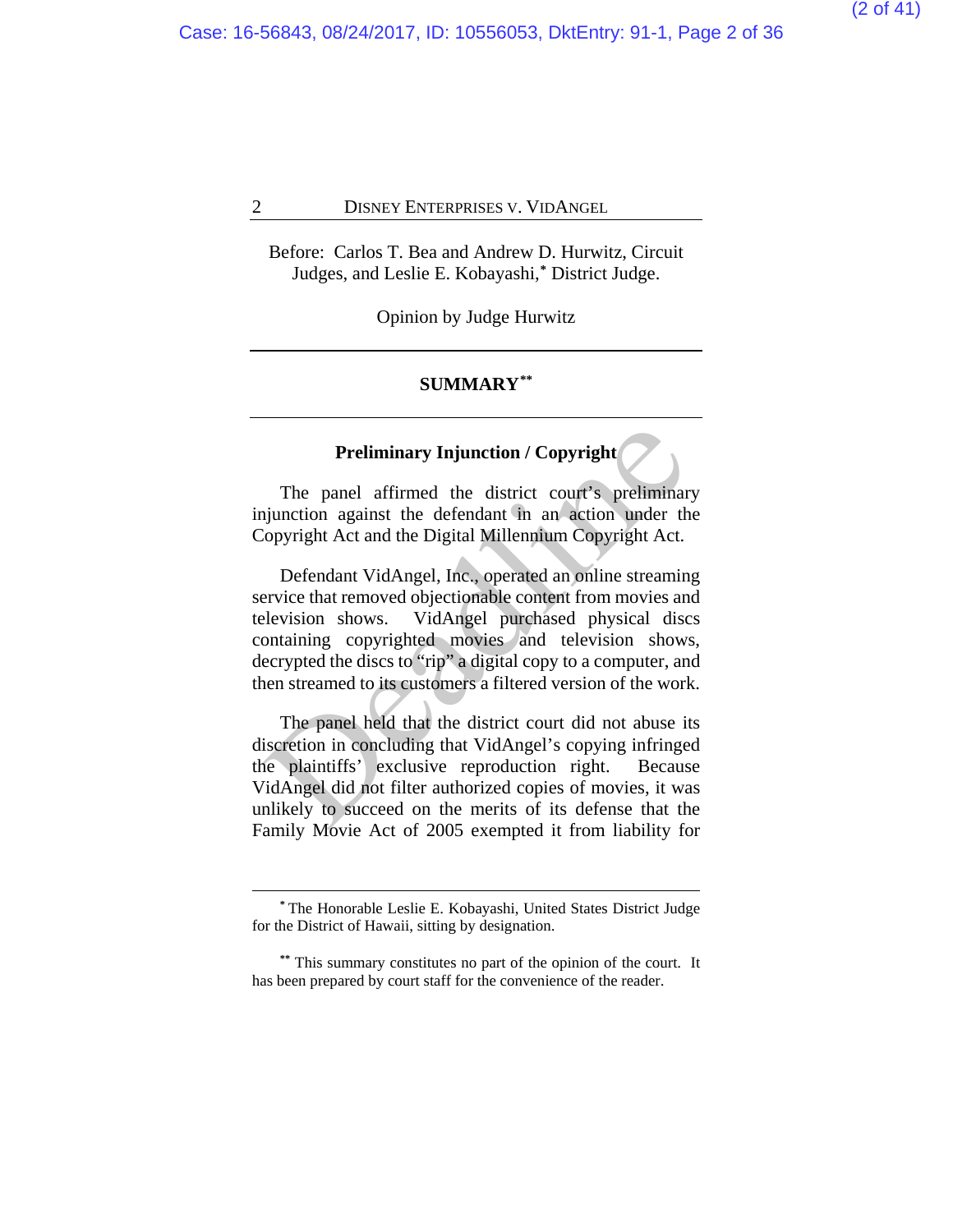copyright infringement. VidAngel also was unlikely to succeed on its fair use defense.

The panel held that the district court also did not abuse its discretion in concluding that the plaintiffs were likely to succeed on their DCMA claim. The panel held that the anticircumvention provision of the DMCA, 17 U.S.C. § 1201(a), covered the plaintiffs' technological protection measures, which controlled both access to and use of the copyrighted works.

The panel affirmed the district court's findings regarding the likelihood of irreparable harm, the balancing of the equities, and the public interest.

#### **COUNSEL**

Peter K. Stris (argued), Elizabeth Rogers Brannen, Dana Berkowitz, and Victor O'Connell, Stris & Maher LLP, Los Angeles, California; Brendan S. Maher, Daniel L. Geyser, and Douglas D. Geyser, Stris & Maher LLP, Dallas, Texas; Ryan Geoffrey Baker, Jaime Wayne Marquart, and Scott M. Malzahn, Baker Marquart LLP, Los Angeles, California; David W. Quinto, VidAngel Inc., Beverly Hills, California; Shaun P. Martin, University of San Diego School of Law, San Diego, California; for Defendant-Counter-Claimant-Appellant. The panel affirmed the district court's findings regardin<br>
The panel affirmed the district court's findings regardin<br>
e likelihood of irreparable harm, the balancing of th<br>
quities, and the public interest.<br>
COUNSEL<br>
eter

Donald B. Verrilli Jr. (argued), Munger Tolles & Olson LLP, Washington, D.C.; Glenn D. Pomerantz, Kelly M. Klaus, Rosa Leda Ehler, and Allyson R. Bennettt, Munger Tolles & Olson LLP, Los Angeles, California; for Plaintiffs-Counter-Defendants-Appellees.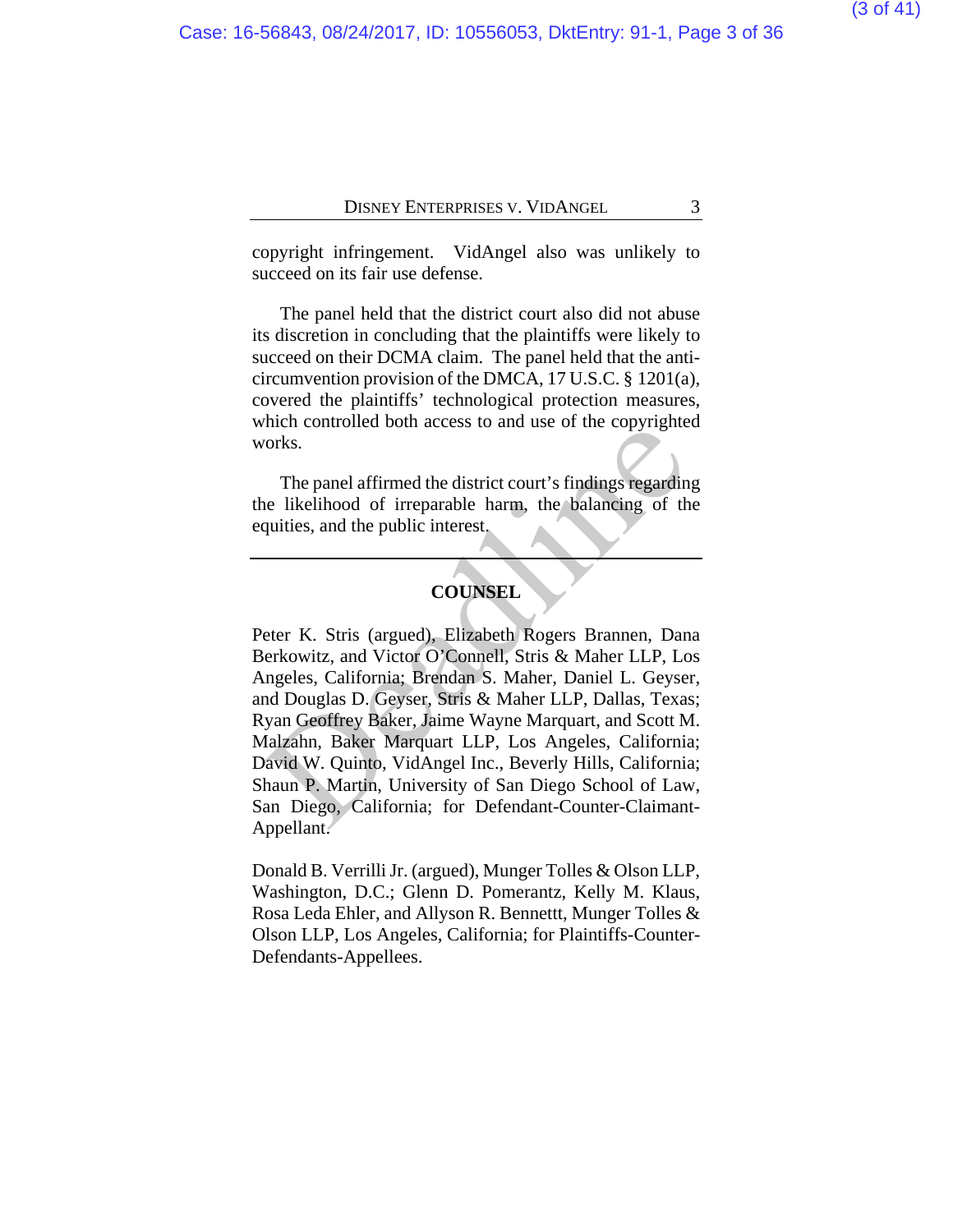William A. Delgado, Willenken Wilson Loh & Delgado LLP, Los Angeles, California; Susanna Frederick Fischer, Columbus School of Law, The Catholic University of America, Washington, D.C.; for Amici Curiae U.S. Representatives John Hostettler and Spencer Bachus.

Mitchell L. Stoltz and Kit Walsh, San Francisco, California, as and for Amicus Curiae Electronic Frontier Foundation.

James M. Burger, Thompson Coburn LLP, Washington, D.C.; Mark Sableman, Thompson Coburn LLP, St. Louis, Missouri; for Amicus Curiae ClearPlay, Inc.

Dean E. Short, Short Legal Group, Newport Coast, California; Bruce H. Turnbull, Turnbull Law Firm PLLC, Washington, D.C.; for Amici Curiae DVD Copy Control Association Inc., and Advanced Access Content System License Administrator LLC.

Eleanor M. Lackman and Lindsay W. Bowen, Cowan DeBaets Abrahams & Sheppard LLP, New York, New York; Keith Kupferschmid and Terry Hart, The Copyright Alliance, Washington, D.C.; for Amicus Curiae The Copyright Alliance. ames M. Burger, Thompson Coburn LLP, Washington<br>
D.C.; Mark Sableman, Thompson Coburn LLP, St. Louis<br>
dissouri; for Amicus Curiae ClearPlay, Inc.<br>
Dean E. Short, Short Legal Group, Newport Coas<br>
california; Bruce H. Turnbu

#### **OPINION**

HURWITZ, Circuit Judge:

VidAngel, Inc. operates an online streaming service that removes objectionable content from movies and television shows. VidAngel purchases physical discs containing copyrighted movies and television shows, decrypts the discs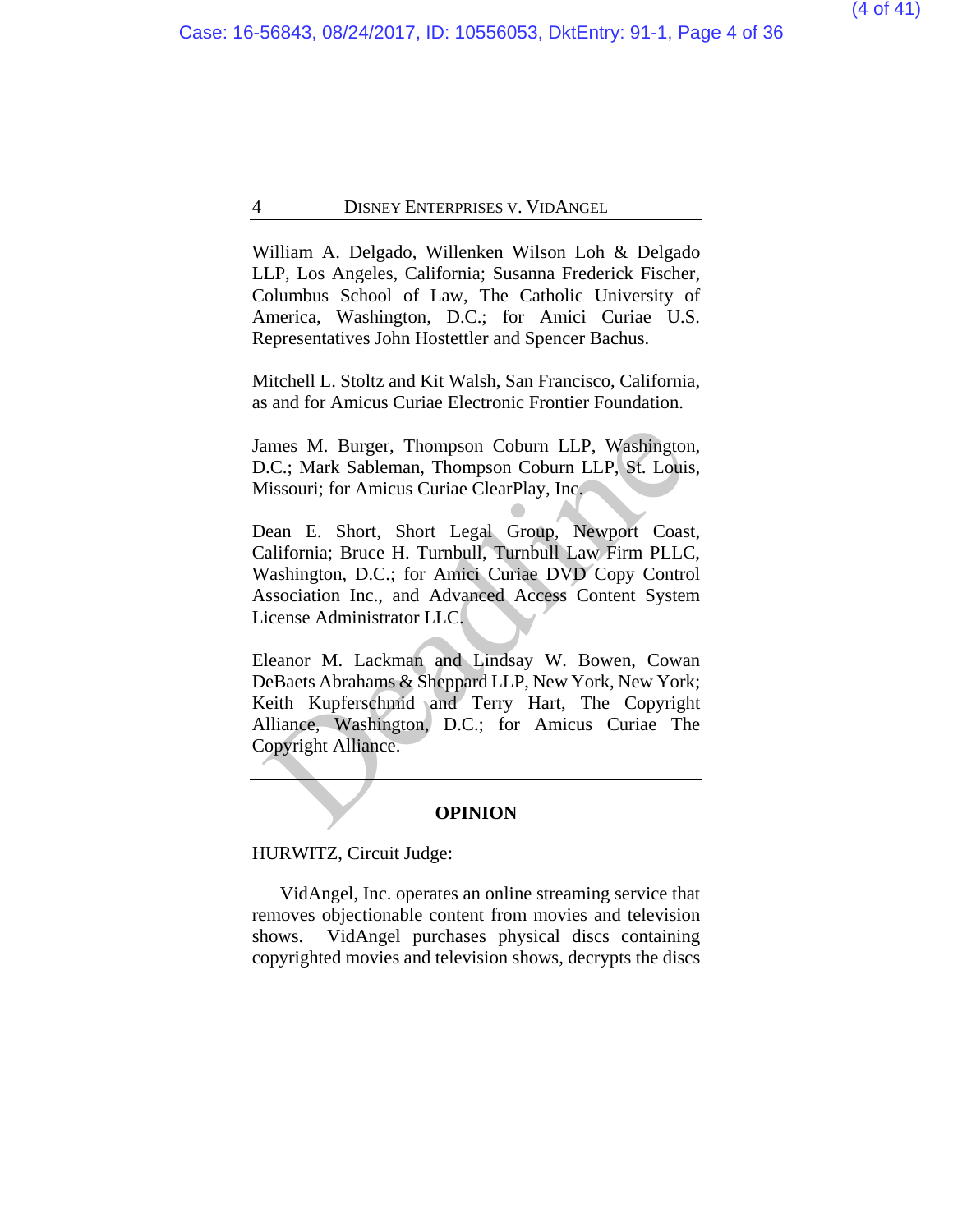to "rip" a digital copy to a computer, and then streams to its customers a filtered version of the work.

The district court found that VidAngel had likely violated both the Digital Millennium Copyright Act and the Copyright Act, and preliminarily enjoined VidAngel from circumventing the technological measures controlling access to copyrighted works on DVDs and Blu-ray discs owned by the plaintiff entertainment studios, copying those works, and streaming, transmitting, or otherwise publicly performing or displaying them electronically. VidAngel's appeal presents two issues of first impression. The first is whether the Family Movie Act of 2005 exempts VidAngel from liability for copyright infringement. 17 U.S.C. § 110(11). The second is whether the anti-circumvention provision of the Digital Millennium Copyright Act covers the plaintiffs' technological protection measures, which control both access to and use of copyrighted works. 17 U.S.C.  $§ 1201(a)(1)$ . The district court resolved these issues against VidAngel. We agree and affirm the preliminary injunction. reaming, transmitting, or otherwise publicly performing consistant<br>isplaying them electronically. VidAngel's performing cisplaying them electronically. VidAngel's appeal present<br>wo issues of first impression. The first is

#### **FACTUAL BACKGROUND**

#### **The copyrighted works.**

Disney Enterprises, LucasFilm Limited, Twentieth Century Fox Film Corporation, and Warner Brothers Entertainment ("the Studios") produce and distribute copyrighted motion pictures and television shows.The Studios distribute and license these works for public dissemination through several "distribution channels": (1) movie theaters; (2) sale or rental of physical discs in DVD or Blu-ray format; (3) sale of digital downloads through online services, such as iTunes or Amazon Video; (4) on-demand rental for short-term viewing through cable and satellite television or internet video-on-demand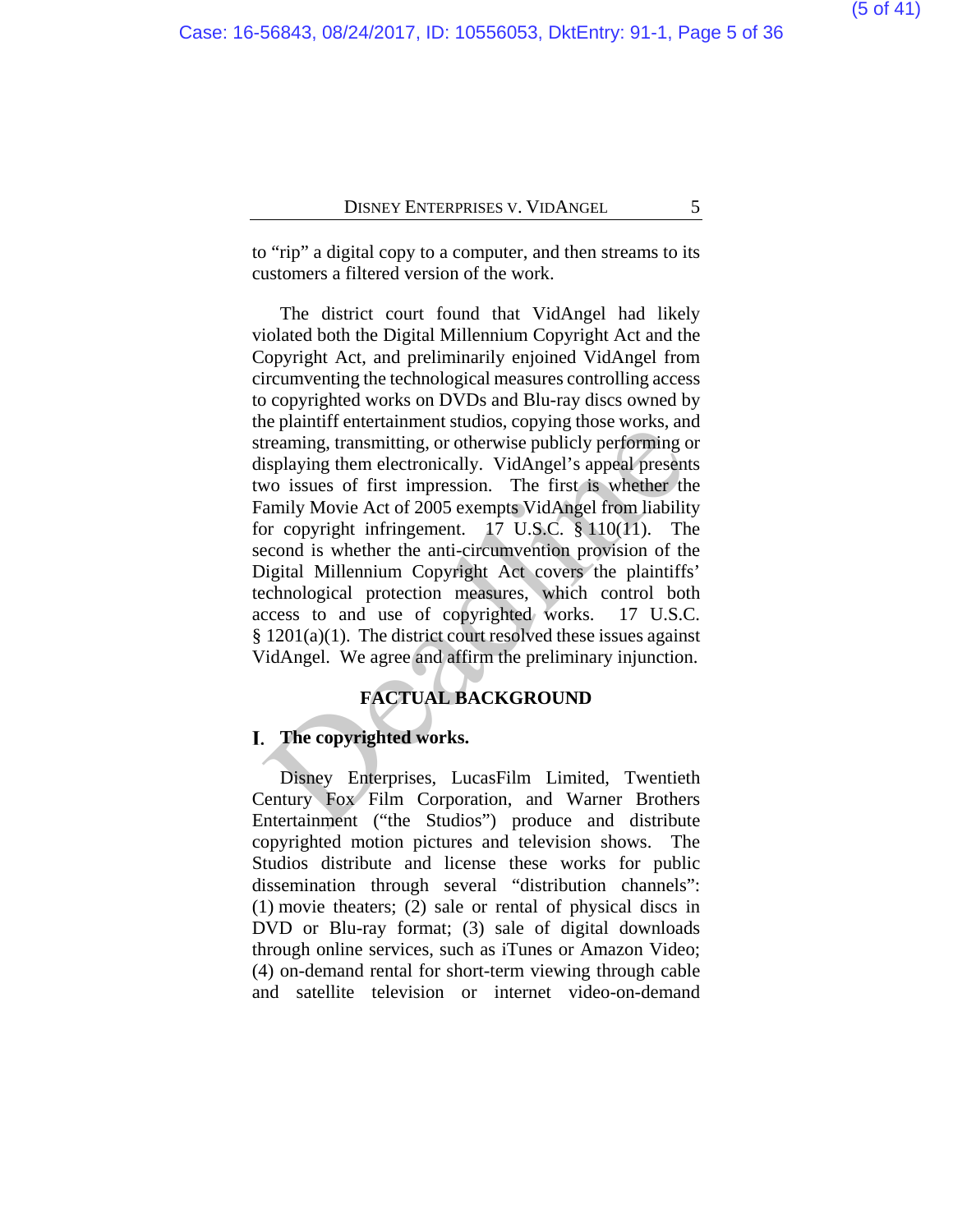platforms, such as iTunes or Google Play; and (5) subscription on-demand streaming online outlets, such as Netflix, Hulu, HBO GO, and cable television.

To maximize revenue, the Studios employ "windowing," releasing their works through distribution channels at different times and prices, based on consumer demand. Typically, new releases are first distributed through digital downloads and physical discs, and are only later available for on-demand streaming. The Studios often negotiate higher licensing fees in exchange for the exclusive rights to perform their works during certain time periods. Digital distribution thus provides a large source of revenue for the Studios.

The Studios employ technological protection measures ("TPMs") to protect against unauthorized access to and copying of their works. They use Content Scramble System ("CSS") and Advanced Access Content System ("AACS"), with optional "BD+," to control access to their copyrighted content on DVDs and Blu-ray discs, respectively. These encryption-based TPMs allow consumers to use players from licensed manufacturers only to lawfully decrypt a disc's content, and then only for playback, not for copying.**[1](#page-5-0)** ow model manifest dusts, and are only that avaliant of the Studios often negating<br>or on-demand streaming. The Studios often negotial<br>tigher licensing fees in exchange for the exclusive rights terform their works during cer

<span id="page-5-0"></span>**<sup>1</sup>** Thus, as the licensors of CSS and AACS, amicus curiae DVD Copy Control Association, Inc. and Advanced Access Content System License Administrator, LLC, explain, "[i]ndividual consumers purchasing a DVD or Blu-ray Disc are not provided the keys or other cryptographic secrets that are necessary for playback. They must use a licensed player which, in turn, must abide by the technical specifications and security requirements imposed by [their] licenses."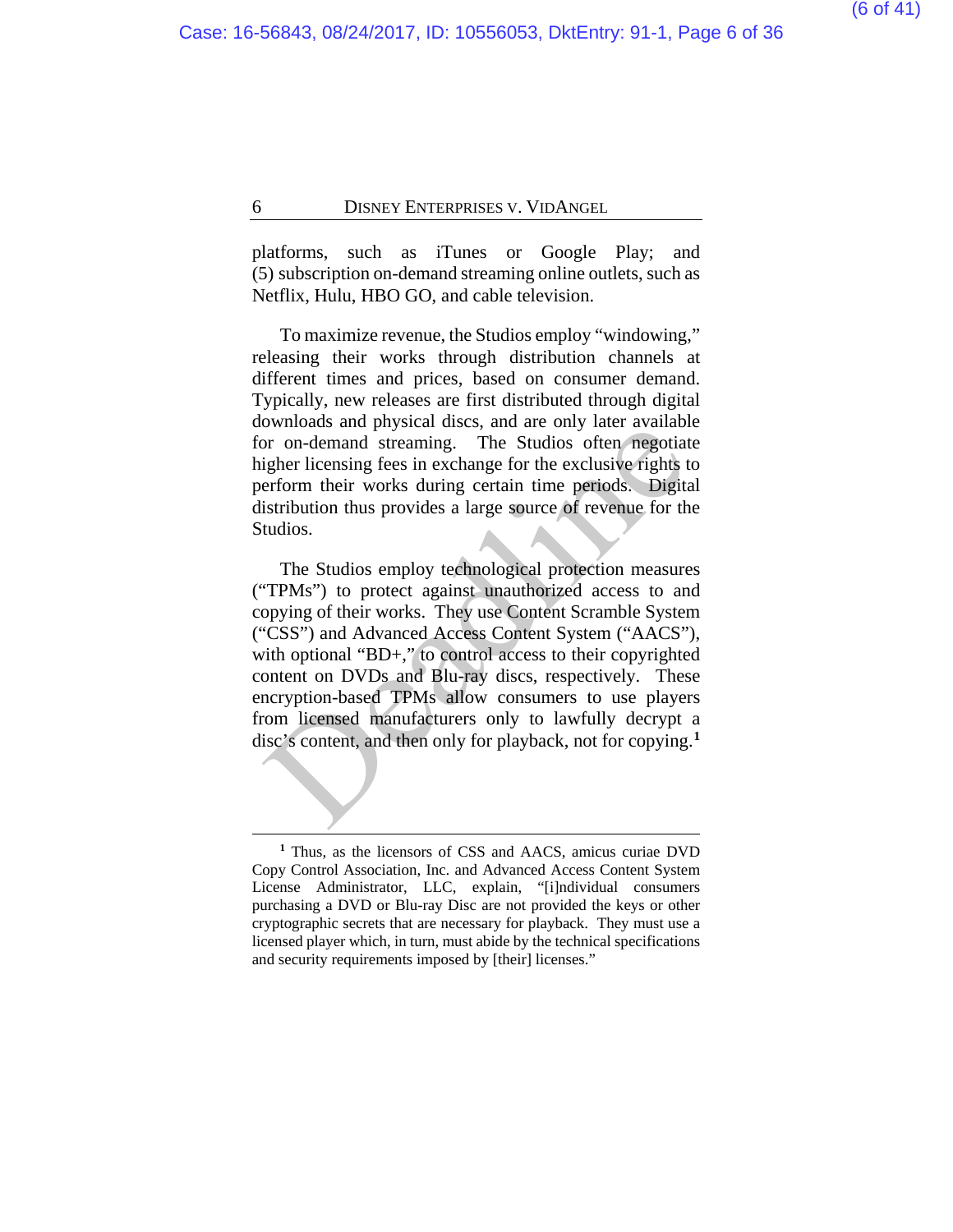### **VidAngel's streaming service.**

VidAngel offers more than 2500 movies and television episodes to its consumers. It purchases multiple authorized DVDs or Blu-ray discs for each title it offers. VidAngel then assigns each disc a unique inventory barcode and stores it in a locked vault. VidAngel uses AnyDVD HD, a software program, to decrypt one disc for each title, removing the CSS, AACS, and BD+ TPMs on the disc, and then uploads the digital copy to a computer.**2** Or, to use VidAngel's terminology, the "[m]ovie is ripped from Blu-Ray to the gold master file." After decryption, VidAngel creates "intermediate" files, converting them to HTTP Live Streaming format and breaking them into segments that can be tagged for over 80 categories of inappropriate content. Once tagged, the segments are encrypted and stored in cloud servers. Example digital copy to a computer.<sup>2</sup> Or, to use VidAngel<br>the digital copy to a computer.<sup>2</sup> Or, to use VidAngel<br>priminology, the "[m]ovie is ripped from Blu-Ray to the gol<br>naster file." After decryption, VidAngel create<br>

Customers "purchase" a specific physical disc from VidAngel's inventory for \$20. The selected disc is removed from VidAngel's inventory and "ownership" is transferred to the customer's unique user ID. However, VidAngel retains possession of the physical disc "on behalf of the purchasers," with the exception of the isolated cases in which the consumer asks for the disc.To date, VidAngel has shipped only four discs to purchasers.

<span id="page-6-0"></span>**<sup>2</sup>** AnyDVD HD is sold by RedFox, a Belize-based company run by former employees of a company convicted overseas for trafficking in anti-circumvention technology and identified by the United States Trade Representative as selling software that facilitates copyright violations. AnyDVD is commercially available outside of the United States.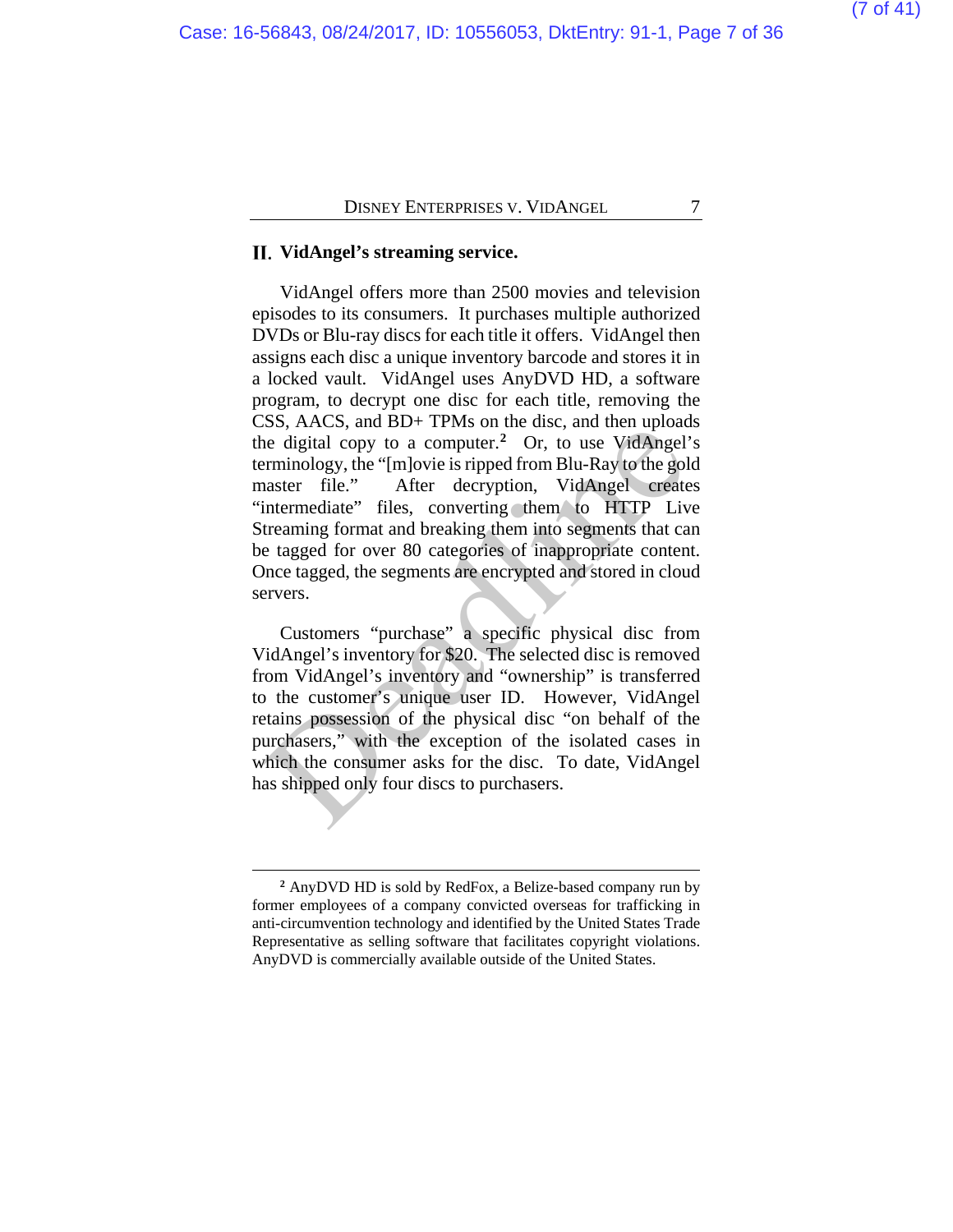After purchasing a disc, a customer selects at least one type of objectionable content to be filtered out of the work.**[3](#page-7-0)**  VidAngel then streams the filtered work to that customer on "any VidAngel-supported device, including Roku, Apple TV, Smart TV, Amazon Fire TV, Android, Chromecast, iPad/iPhone and desktop or laptop computers." The work is streamed from the filtered segments stored in cloud servers, not from the original discs. Filtered visual segments are "skipped and never streamed to the user." If the customer desires that only audio content be filtered, VidAngel creates and streams an altered segment that mutes the audio content while leaving the visual content unchanged. VidAngel discards the filtered segments after the customer views them.

After viewing the work, a customer can sell the disc "back to VidAngel for a partial credit of the \$20 purchase price," less \$1 per night for standard definition purchases or \$2 per night for high-definition purchases. VidAngel accordingly markets itself as a \$1 streaming service. After a disc is sold back to VidAngel, the customer's access to that title is terminated.**<sup>4</sup>** Virtually all (99.6%) of VidAngel's customers sell back their titles, on average within five hours, and VidAngel's discs are "re-sold and streamed to a new Exampl[e](#page-7-1)d and never streamed to the user. It the customersies that only audio content be filtered, VidAngel created streams an altered segment that mutes the audio conter hile leaving the visual content unchanged. VidAngel

**<sup>3</sup>** VidAngel initially permitted streaming without filters. It then began requiring a filter, but soon discovered customers were selecting inapplicable filters (e.g., a *Star Wars* character for a non-*Star Wars* movie) to obtain unfiltered films. VidAngel subsequently required filtering to correspond to the specific movie being streamed, but permitted the single required filter to be simply for the opening or closing credits. After the Studios brought this action, VidAngel began requiring customers to "pick at least one additional [non-credits] filter."

<span id="page-7-1"></span><span id="page-7-0"></span>**<sup>4</sup>** VidAngel previously permitted customers to select "automatic sellback," but eliminated that feature after this suit was filed.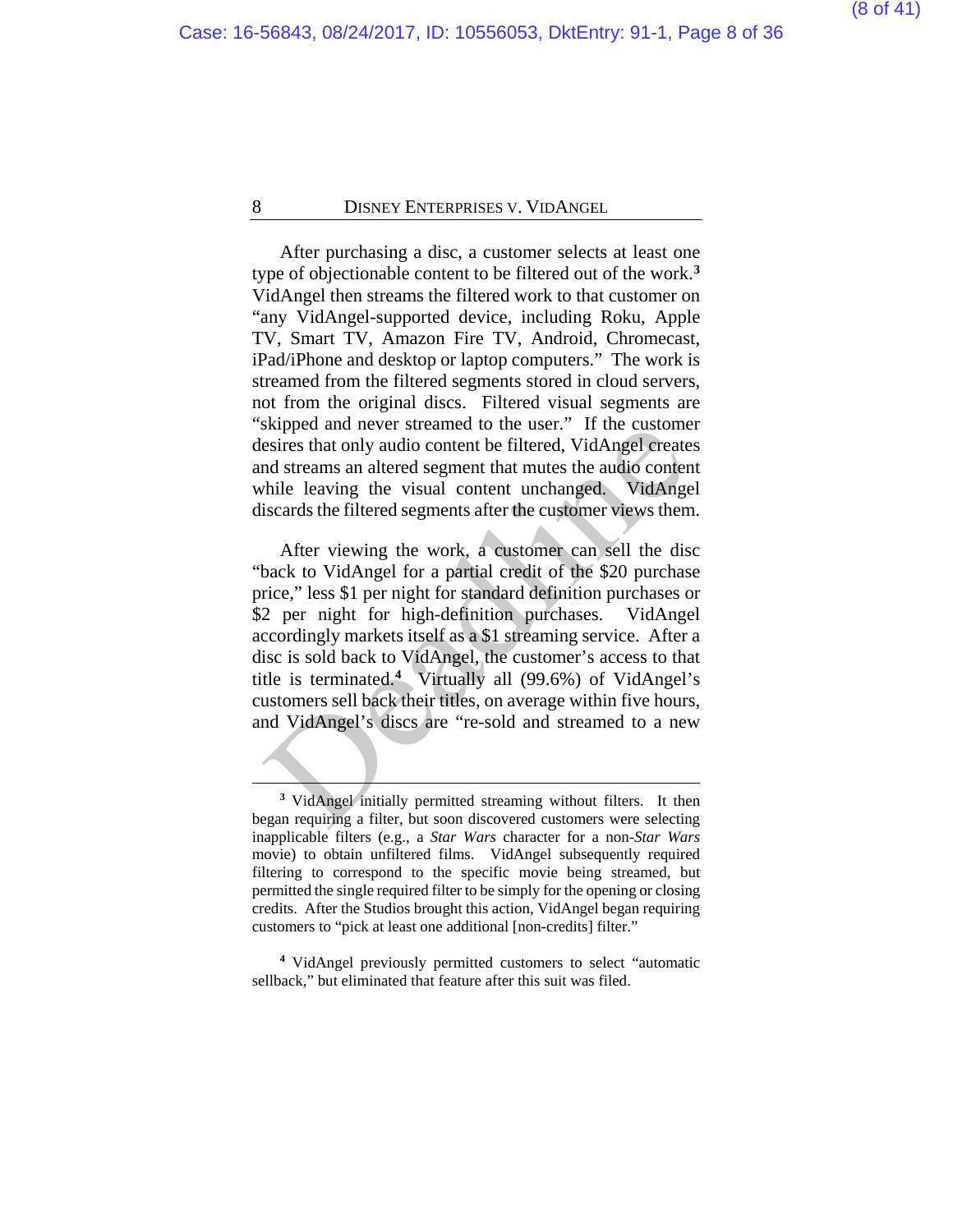customer an average of 16 times each in the first four weeks" of a title's release.

#### Ш. **VidAngel's growth.**

 $\overline{a}$ 

In July 2015, VidAngel sent letters to the Studios describing its service. The letters explained that VidAngel was in "a limited beta test of its technology" and had only 4848 users, and concluded: "If you have any questions concerning VidAngel's technology or business model, please feel free to ask. If you disagree with VidAngel's belief that its technology fully complies with the Copyright Act . . . please let us know." The Studios did not respond, but began monitoring VidAngel's activities.

VidAngel opened its service to the general public in August 2015. Its marketing emphasized that it could stream popular new releases that licensed video-on-demand services like Netflix could not, for only \$1. For example, when VidAngel began streaming Disney's *Star Wars: The Force Awakens*, it was available elsewhere only for purchase on DVD or as a digital download, not as a short-term rental. Similarly, VidAngel began streaming Fox's *The Martian* and *Brooklyn* while those works were exclusively licensed to HBO for on-demand streaming. Customers responded favorably.**5** And, a survey indicated that 51% of VidAngel's users would not otherwise watch their selections without filtering. oncerning VidAngel's technology or business mode<br>lease feel free to ask. If you disagree with VidAngel'<br>elief that its technology fully complies with the Copyrigl<br>elief that its technology fully complies with the Copyrigl<br>

<span id="page-8-0"></span>**<sup>5</sup>** For example, one customer tweeted: "Son asked for #StarWars A New Hope. Not on Netflix, Google play charges \$19.99. Streamed HD on @VidAngel. \$2 & hassle free!" Another gave VidAngel a 5-star rating on Facebook, explaining: "We bought Star Wars and sold it back for a total of \$1 when it was like \$5 to rent on Amazon. So even if you don't need content cleaned, it's a great video service."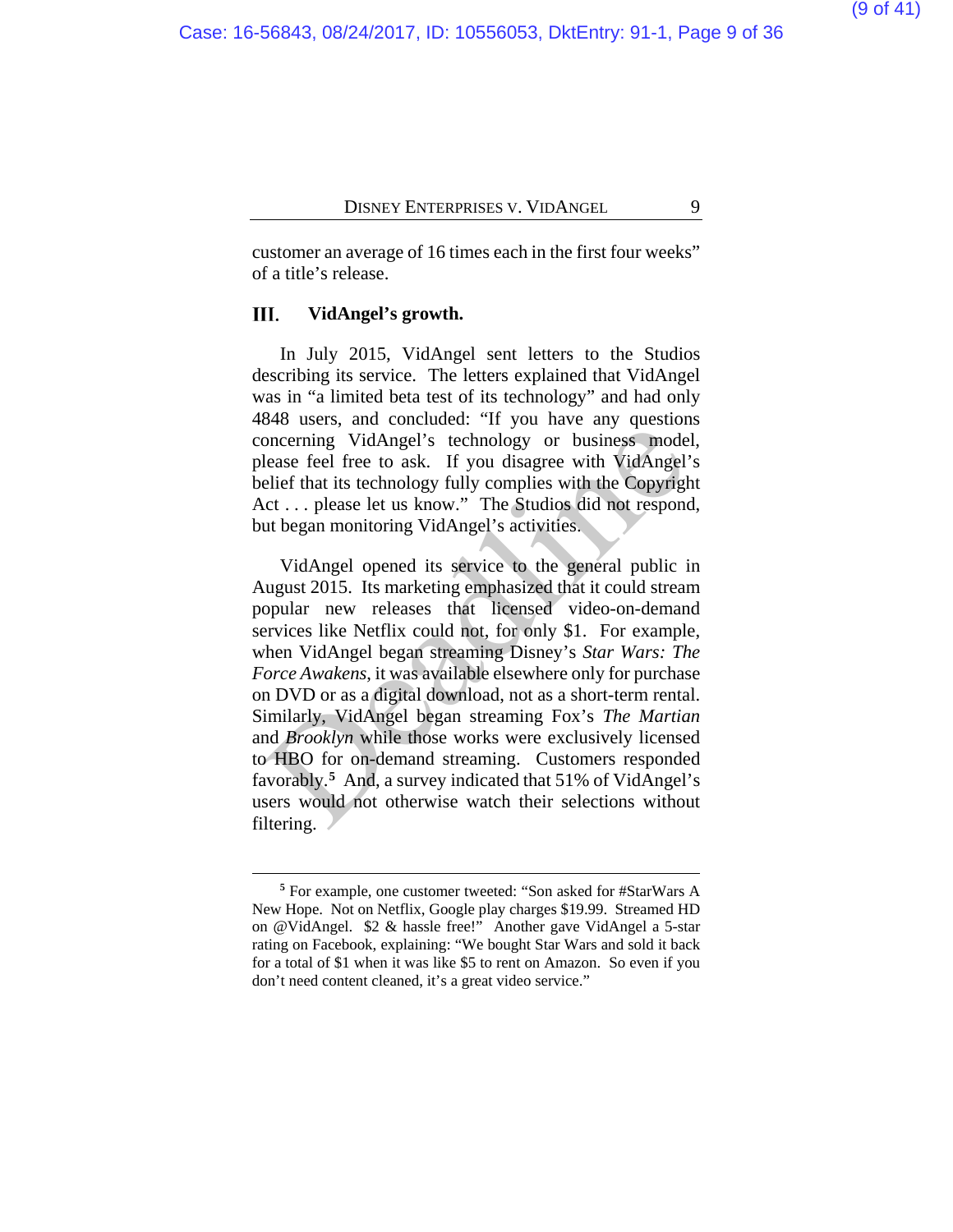VidAngel eventually reached over 100,000 monthly active users. When the Studios filed this suit in June 2016, VidAngel offered over 80 of the Studios' copyrighted works on its website. VidAngel was not licensed or otherwise authorized to copy, perform, or access any of these works.

#### **PROCEDURAL BACKGROUND**

The Studios' complaint alleged copyright infringement in violation of 17 U.S.C. § 106(1), (4), and circumvention of technological measures controlling access to copyrighted works in violation of the Digital Millennium Copyright Act of 1998 ("DMCA"), 17 U.S.C. § 1201(a)(1)(A). VidAngel denied the statutory violations, raising the affirmative defenses of fair use and legal authorization by the Family Movie Act of 2005 ("FMA"), 17 U.S.C. § 110(11). The Studios moved for a preliminary injunction, and after expedited discovery, the district court granted the motion. **Example 10**<br>violation of 17 U.S.C. § 106(1), (4), and circumvention c<br>echnological measures controlling access to copyright<br>evorks in violation of the Digital Millennium Copyright Ac<br>f 1998 ("DMCA"), 17 U.S.C. § 1201(a)(

The district court found that the Studios had demonstrated a likelihood of success on the merits of both their DMCA and copyright infringement claims. It first found that VidAngel violated  $\S$  1201(a)(1)(A) of the DMCA by circumventing the technological measures controlling access to the Studios' works. The district court also concluded that VidAngel violated the Studios' exclusive right to reproduce their works under § 106(1) by making copies of them on a computer and third-party servers. It also held that VidAngel violated the Studios' exclusive right to publicly perform their works under § 106(4), because at most the customers "own" only the physical discs they "purchase," not the digital content streamed to them.

The district court rejected VidAngel's FMA defense, holding that "VidAngel's service does not comply with the express language of the FMA," which requires a filtered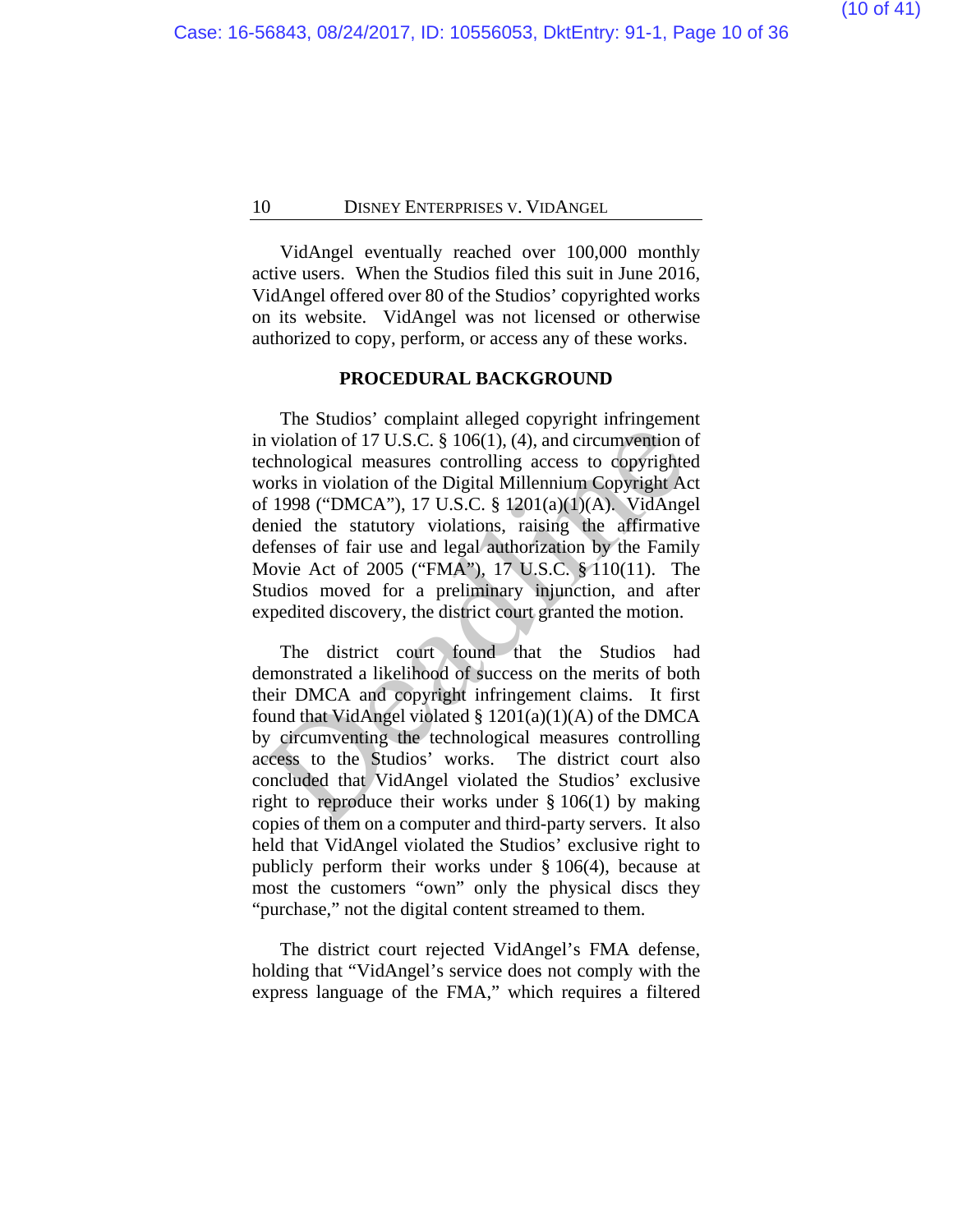transmission to "come from an 'authorized copy' of the motion picture."  $§ 110(11)$ . The district court also found that VidAngel was not likely to succeed on its fair use defense, emphasizing that the "purpose and character of the use" and "effect of the use upon the potential market for or value of the copyrighted work" factors weighed in favor of the Studios. 17 U.S.C. § 107.

The district court concluded that the Studios had demonstrated a likelihood of irreparable injury from VidAngel's interference "with their basic right to control how, when and through which channels consumers can view their copyrighted works" and with their "relationships and goodwill with authorized distributors." Finally, the court found that "the balance of hardships tips sharply in [the Studios'] favor." incerting the distance that increase that the States<br>emonstrated a likelihood of irreparable injury from<br>idAngel's interference "with their basic right to control<br>ow, when and through which channels consumers can vieve<br>hei

The court therefore preliminarily enjoined VidAngel from copying and "streaming, transmitting, or otherwise publicly performing or displaying any of Plaintiff's copyrighted works," "circumventing technological measures protecting Plaintiff's copyrighted works," or "engaging in any other activity that violates, directly or indirectly," 17 U.S.C. §§ 1201(a) or 106. VidAngel timely appealed.**<sup>6</sup>**

#### **JURISDICTION AND STANDARD OF REVIEW**

We have jurisdiction of this appeal under 28 U.S.C. § 1292(a)(1) and review the district court's entry of a

<span id="page-10-0"></span>**<sup>6</sup>** Both the district court and this court denied VidAngel's motions for a stay of the preliminary injunction. Before its motions were denied, VidAngel continued to stream the Studios' copyrighted works and added at least three additional works to its inventory. The district court held VidAngel in contempt for violating the preliminary injunction. The contempt citation is not involved in this appeal.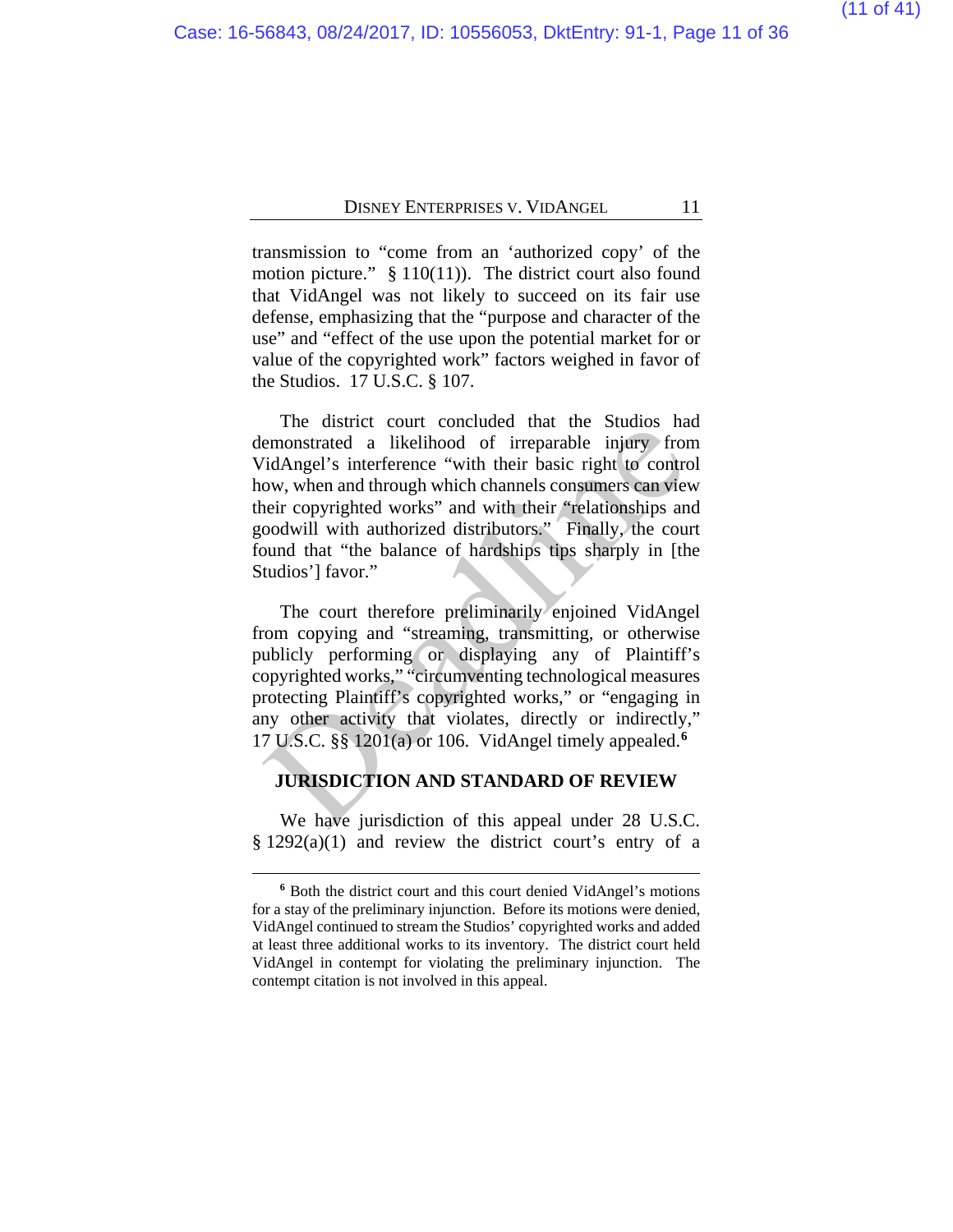preliminary injunction for abuse of discretion. *Garcia v. Google, Inc.*, 786 F.3d 733, 739 (9th Cir. 2015) (en banc). "Because our review is deferential, we will not reverse the district court where it got the law right, even if we would have arrived at a different result, so long as the district court did not clearly err in its factual determinations." *Id.* (citation omitted, alteration incorporated); *see also Pimentel v. Dreyfus*, 670 F.3d 1096, 1105 (9th Cir. 2012) (per curiam) (asking whether the district court "identified the correct legal rule" and whether its application of that rule "was (1) illogical, (2) implausible, or (3) without support in inferences that may be drawn from the facts in the record" (citation omitted)).

### **DISCUSSION**

A party can obtain a preliminary injunction by showing that  $(1)$  it is "likely to succeed on the merits,"  $(2)$  it is "likely" to suffer irreparable harm in the absence of preliminary relief," (3) "the balance of equities tips in [its] favor," and (4) "an injunction is in the public interest." *Winter v. Nat. Res. Def. Council, Inc.*, 555 U.S. 7, 20 (2008). A preliminary injunction may also be appropriate if a movant raises "serious questions going to the merits" and the "balance of hardships . . . tips sharply towards" it, as long as the second and third *Winter* factors are satisfied. *All. for the Wild Rockies v. Cottrell*, 632 F.3d 1127, 1134–35 (9th Cir. 2011). The district court applied both of these standards. SKING WHERE the district COULT identified the COTEC LEGATED (1)<br>
11 (a) illogical, (2) implausible, or (3) without support if<br>
fremces that may be drawn from the facts in the record<br>
fremces that may be drawn from the fac

#### **Likelihood of success on the merits.**

Likelihood of success on the merits "is the most important" *Winter* factor; if a movant fails to meet this "threshold inquiry," the court need not consider the other factors, *Garcia*, 786 F.3d at 740, in the absence of "serious questions going to the merits," *All. for the Wild Rockies*,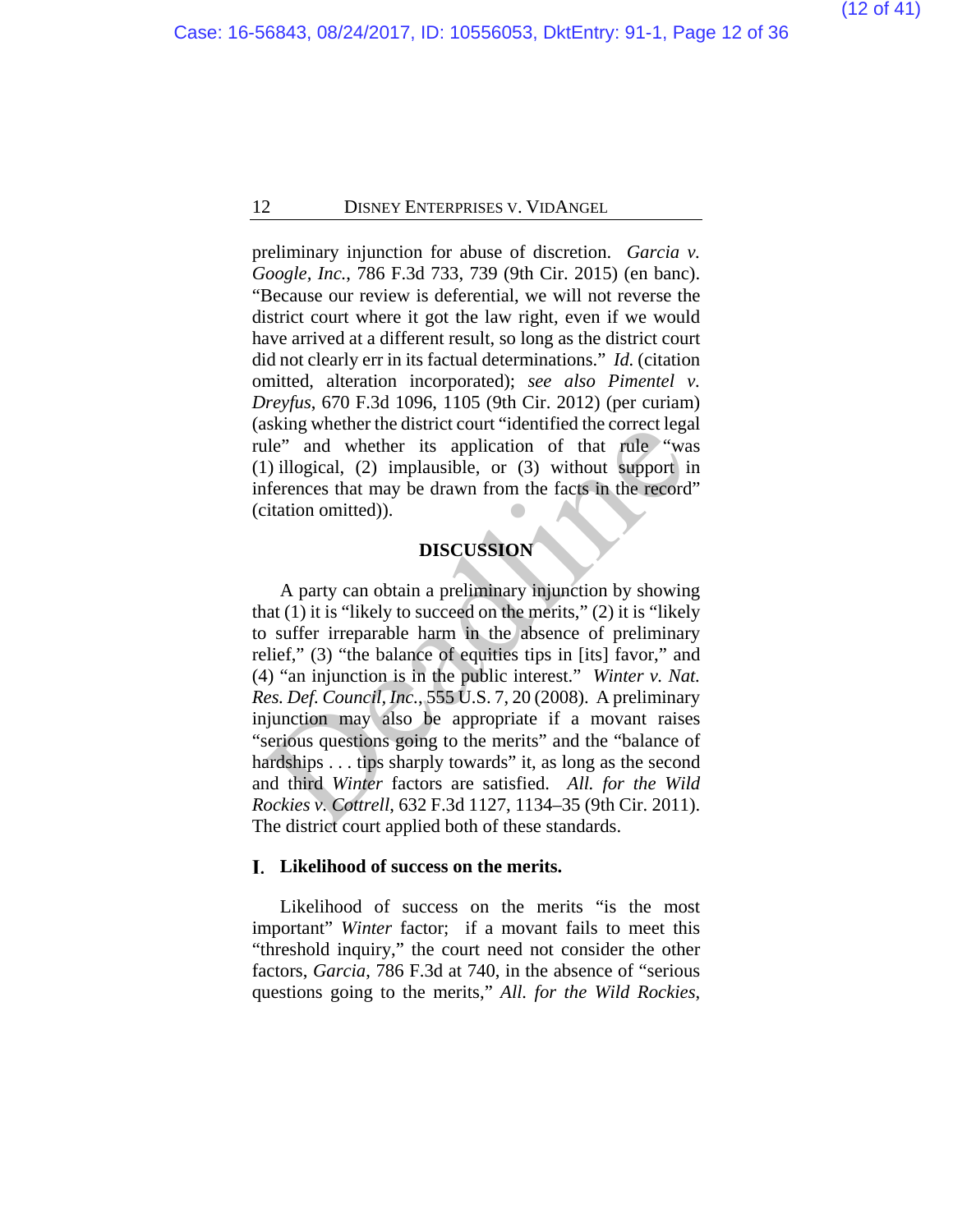632 F.3d at 1134–35. However, "once the moving party has carried its burden of showing a likelihood of success on the merits, the burden shifts to the non-moving party to show a likelihood that its affirmative defense will succeed." *Perfect 10, Inc. v. Amazon.com, Inc.*, 508 F.3d 1146, 1158 (9th Cir. 2007). Thus, if the Studios demonstrated a likelihood of success on their copyright infringement and DMCA claims, the burden shifted to VidAngel to show a likelihood of success on its FMA and fair use affirmative defenses. *Id.*

#### **A. Copyright infringement.**

To establish direct copyright infringement, the Studios must (1) "show ownership of the allegedly infringed material" and (2) "demonstrate that the alleged infringers violate at least one exclusive right granted to copyright holders under 17 U.S.C. § 106." *Id.* at 1159 (citation omitted). VidAngel's briefing on appeal does not contest the Studios' ownership of the copyrights, instead focusing only on the second requirement. **A. Copyright infringement.**<br>
To establish direct copyright infringement, the Studio<br>
ust (1) "show ownership of the allegedly infringe<br>
interial" and (2) "demonstrate that the alleged infringer<br>
indicate at least one exc

Copyright owners have the exclusive right "to reproduce the copyrighted work in copies," or to authorize another to do so. 17 U.S.C. § 106(1). VidAngel concedes that it copies the Studios' works from discs onto a computer. VidAngel initially argued that because it lawfully purchased the discs, it can also lawfully re-sell or rent them. But, lawful owners "of a particular copy" of a copyrighted work are only entitled to "sell or otherwise dispose of the possession of that copy," not to reproduce the work. 17 U.S.C. § 109(a). The district court thus did not abuse its discretion in concluding that VidAngel's copying infringed the Studios' exclusive reproduction right. *See MAI Sys. Corp. v. Peak Comput., Inc.*, 991 F.2d 511, 518 (9th Cir. 1993) (transferring digital files "from a permanent storage device to a computer's RAM" is "copying" under § 106); *Sega Enters. Ltd. v.*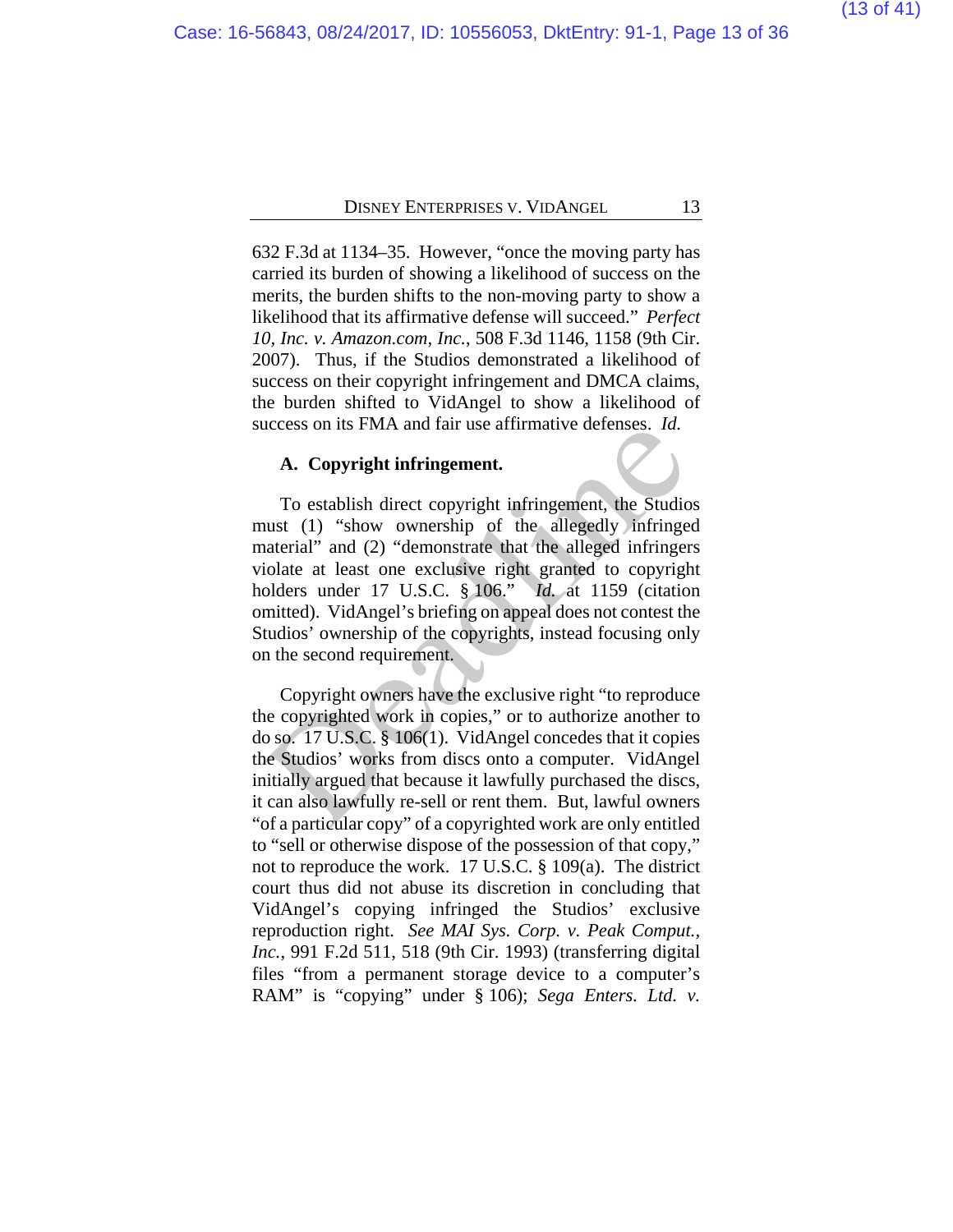*Accolade, Inc.*, 977 F.2d 1510, 1518 (9th Cir. 1993) (holding that § 106 "unambiguously . . . proscribes 'intermediate copying'" (citation omitted)).**[7](#page-13-0)**

#### **B. Defenses to copyright infringement.**

#### **1. The Family Movie Act.**

The FMA was designed to allow consumers to skip objectionable audio and video content in motion pictures without committing copyright infringement. Family Entertainment and Copyright Act of 2005, Pub. L. No. 109- 9, Title II, §§ 201, 202(a), 119 Stat. 218 (2005). The statute provides, in relevant part:

> Notwithstanding the provisions of section 106, the following are not infringements of copyright:

[. . .]

 $\overline{a}$ 

the making imperceptible, by or at the direction of a member of a private household, of limited portions of audio or video content of a motion picture, during a performance in or transmitted to that household for private home viewing, from an authorized copy of the motion picture, or the creation or provision of a computer program or other technology that enables such making imperceptible and that is designed and bjectionable audio and video content in motion picture<br>
vithout committing copyright infringement. Famil<br>
Intertainment and Copyright Act of 2005, Pub. L. No. 105<br>
Title II, §§ 201, 202(a), 119 Stat. 218 (2005). The statut

<span id="page-13-0"></span>**<sup>7</sup>** Indeed, at oral argument, VidAngel conceded that it relies entirely on the FMA and fair use as affirmative defenses to the reproduction claim.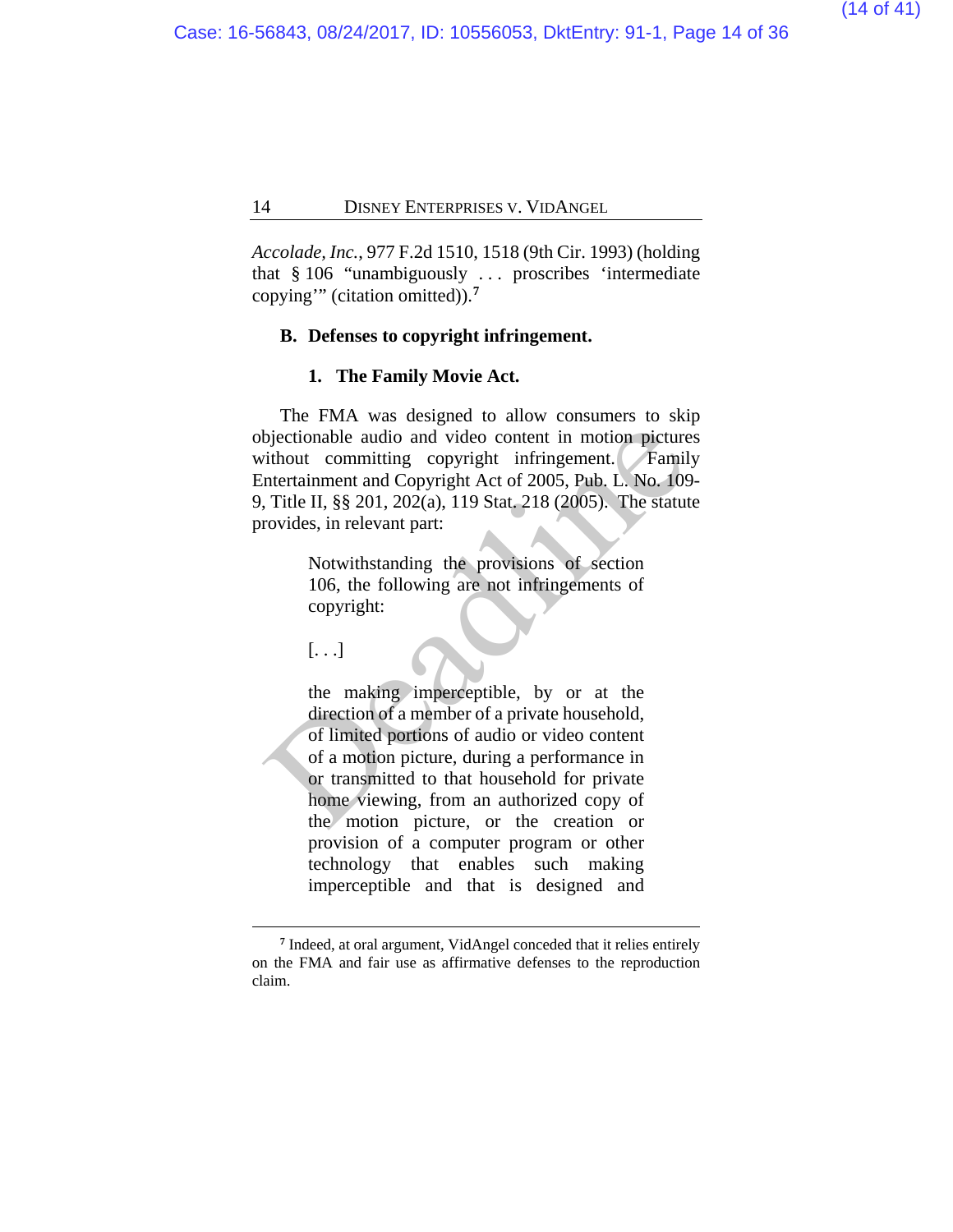marketed to be used, at the direction of a member of a private household, for such making imperceptible, if no fixed copy of the altered version of the motion picture is created by such computer program or other technology.

#### 17 U.S.C. § 110(11).

We have had no previous occasion to interpret the FMA, so we begin with its text. *See Hernandez v. Williams, Zinman & Parham PC*, 829 F.3d 1068, 1072 (9th Cir. 2016). The statute clearly identifies two acts that "are not infringements of copyright." § 110(11).First, it authorizes "making imperceptible"—filtering—by or at the direction of a member of a private household, of limited portions of audio or video content of a motion picture, during performances or transmissions to private households, "from an authorized copy of the motion picture." *Id.* Second, the statute authorizes the creation or distribution of any technology that enables the filtering described in the first provision and that is designed and marketed to be used, at the direction of a member of a private household, for that filtering, if no fixed copy of the altered version of the motion picture is created by the technology. *Id.* Thus, the second act authorized by the FMA—the creation or distribution of certain technology that enables "such" filtering—necessarily requires that the filtering be "from an authorized copy of the motion picture." *Id.* We have had no previous occasion to interpret the FMA<br>o we begin with its text. See Hernandez v. William:<br>inman & Parham PC, 829 F.3d 1068, 1072 (9th Cir. 2016<br>he statute clearly identifies two acts that "are no<br>firingeme

Indeed, VidAngel concedes that under the FMA, "the filtering must come 'from an authorized copy' of the movie." But, VidAngel argues that because it "*begins* its filtering process with an authorized copy"—a lawfully purchased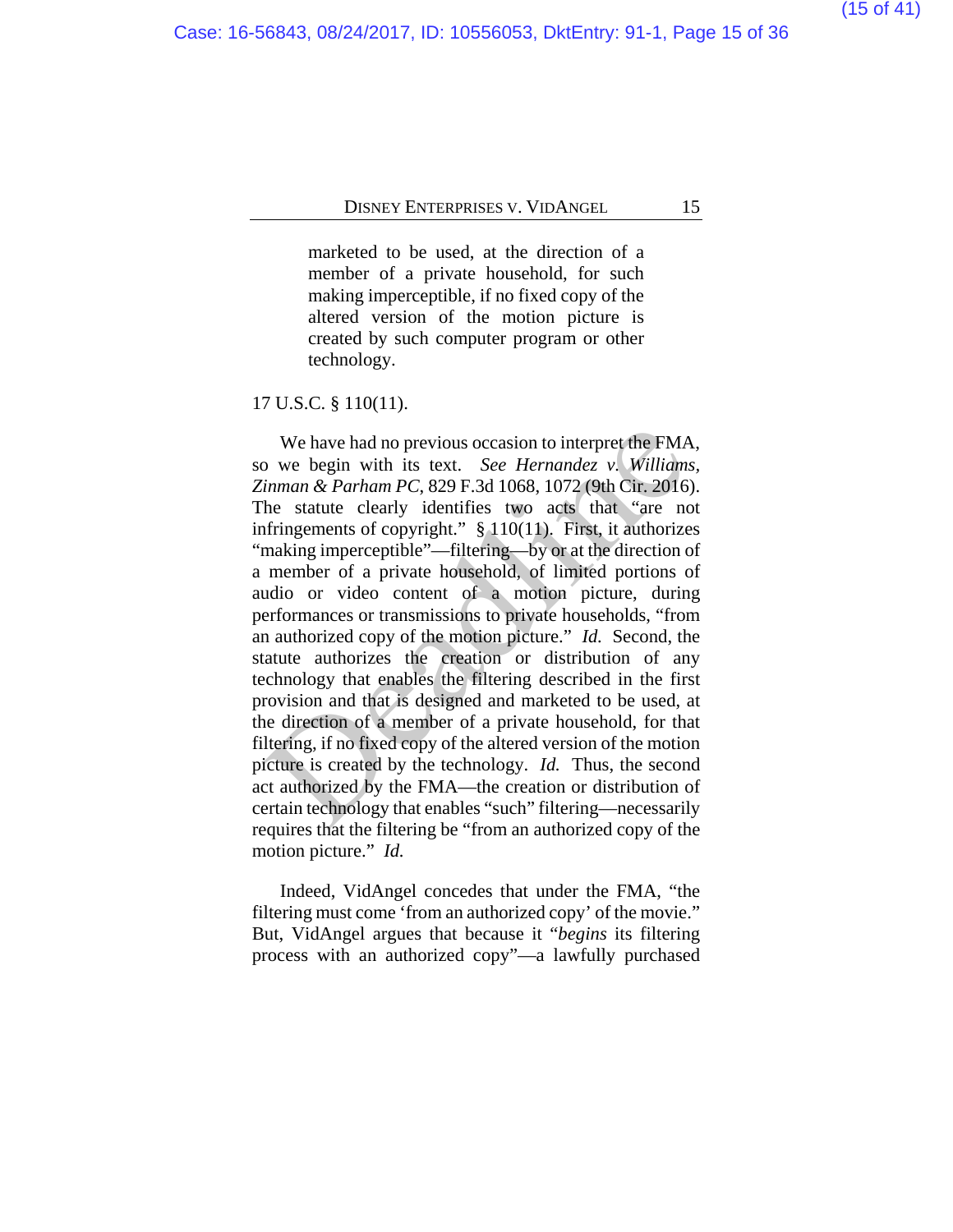disc—"any subsequent filtered stream" is also "from" that authorized copy.

We disagree. The FMA permits "the making imperceptible . . . of limited portions of audio or video content of a motion picture, during a performance in or transmitted to [a private household], *from* an authorized copy of the motion picture." § 110(11) (emphasis added). It does not say, as VidAngel would have us read the statute, "beginning from" or "indirectly from" an authorized copy. *See id.* VidAngel "would have us read an absent word into the statute," but, "[w]ith a plain, nonabsurd meaning in view, we need not proceed in this way." *Lamie v. U.S. Tr.*, 540 U.S. 526, 538 (2004). Rather, the most natural reading of the statute is that the filtered performance or transmission itself must be "from" an authorized copy of the motion picture. *See Yates v. United States*, 135 S. Ct. 1074, 1085 (2015) (plurality opinion) ("The words immediately surrounding ['from' in  $\S 110(11)$ ]... cabin the contextual meaning of that term."); Antonin Scalia & Bryan Garner, *Reading Law: The Interpretation of Legal Texts* 148–49 (2012) (explaining that a "postpositive modifier"—that is, one "positioned after" multiple phrases or clauses, such as "from an authorized copy" here—modifies all the preceding clauses, unless a "determiner" is repeated earlier in the sentence).**<sup>8</sup>** beginning from "or "indirectly from" an authorized copy<br>ee id. VidAngel "would have us read an absent word interest copy<br>ee id. VidAngel "would have us read an absent word interest copy<br>ee id. VidAngel "would have us read

<span id="page-15-0"></span> $\overline{a}$ **<sup>8</sup>** In support of its argument that the transmission need only be the culmination of a process that begins with the possession of an authorized copy, VidAngel offers the following analogy: "Holiday cards are best described as coming from loved ones, even though the mailman serves as an intermediary. Only a hypertechnical interpretation would insist the card came from the mailman." But, VidAngel is not a mailman who simply delivers movies from the seller to the customer in their original form—it delivers digital, altered copies of the original works, not the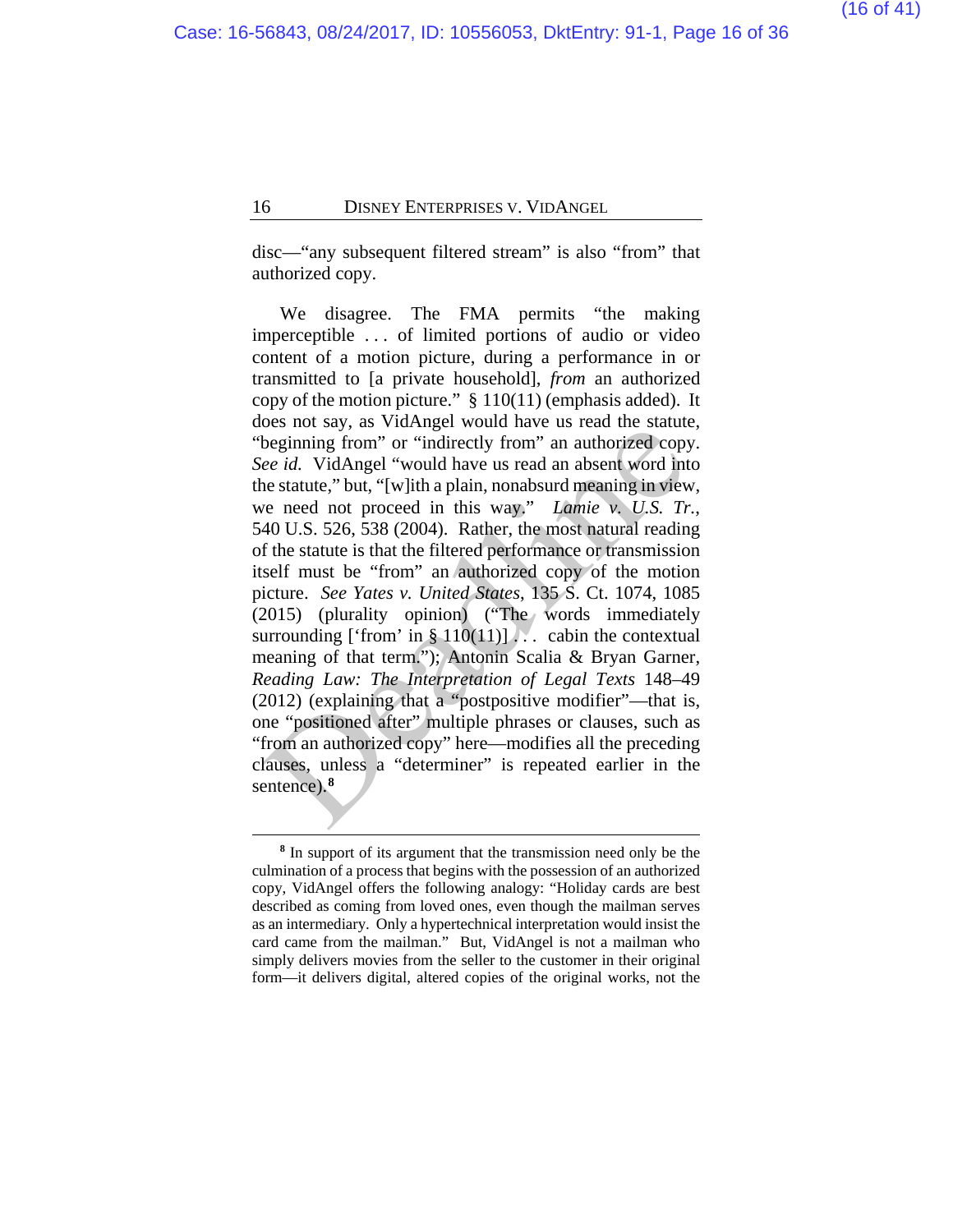The statutory context of  $§ 110(11)$  supports this interpretation. *See Yates*, 135 S. Ct. at 1081–82 (noting that the interpretation of statutory language is "determined not only by reference to the language itself, but as well by the specific context in which that language is used, and the broader context of the statute as a whole" (citation omitted, alterations incorporated)). The FMA was enacted as part of Title II of the Family Entertainment and Copyright Act of 2005, which is entitled "exemption from infringement for skipping audio and video content in motion pictures." Pub. L. No. 109-9, § 202(a), 119 Stat. 218. It is found in a subsection of 17 U.S.C. § 110, which is entitled "Limitations on exclusive rights: Exemption of certain performances and displays." These headings indicate that the FMA exempts compliant filtered performances, rather than the processes that make such performances possible. *See Yates*, 135 S. Ct. at 1083 (looking to statute heading to "supply cues" of Congress's intent). Indeed, the title of § 110 indicates that it is directed only at "certain performances and displays" that would otherwise infringe a copyright holder's exclusive public performance and display rights, *see* 17 U.S.C. § 106(4), (5), (6), while other limitations on exclusive rights in Title 17 are directed at the reproduction right. *Compare*  § 110 *with* § 108 ("Limitations on exclusive rights: Reproduction by libraries and archives"). boos, which is entitled exemption from infingement receiving and<br>io and video content in motion pictures." Put<br>cive to 100-9, § 202(a), 119 Stat. 218. It is found in a sub-<br>ection of 17 U.S.C. § 110, which is entitled "Li

Moreover, the enacting statute was created "to provide for the protection of intellectual property rights." Pub. L. No. 109-9, 119 Stat. 218. Notably, the FMA concludes by noting: "Nothing in paragraph (11) shall be construed to imply further rights under section 106 of this title, or to have any effect on defenses or limitations on rights granted under

discs. Moreover, if we adopted VidAngel's reading of "from," the card would be "from" Hallmark, the card creator, not the loved one.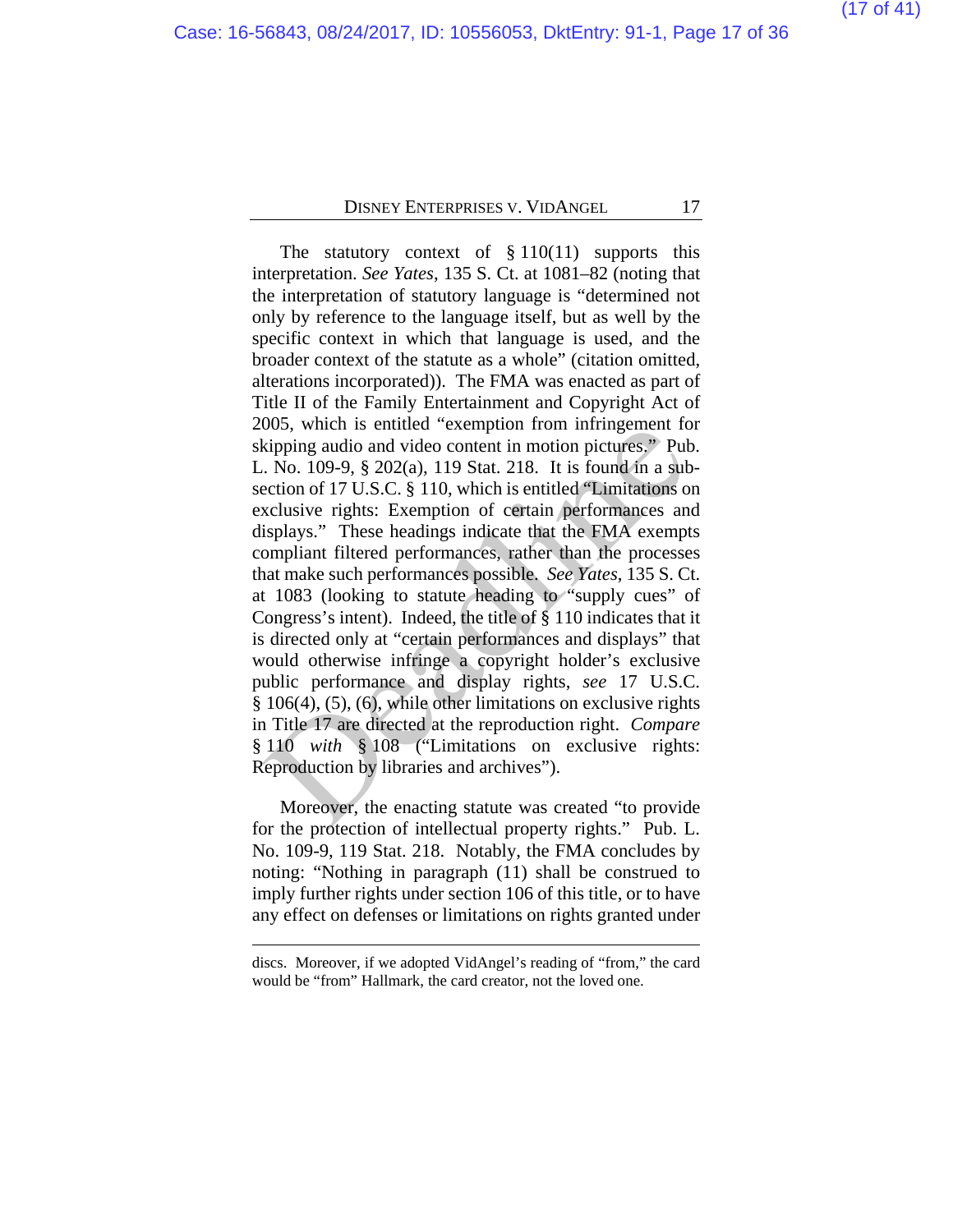any other section of this title or under any other paragraph of this section." § 110. VidAngel's interpretation of the statute—which permits unlawful decryption and copying prior to filtering—would not preserve "protection of intellectual property rights" or not "have any effect" on the existing copyright scheme. *See Yates*, 135 S. Ct. at 1083 (explaining that "[i]f Congress indeed meant to make" a statute "an all-encompassing" exemption, "one would have expected a clearer indication of that intent").

VidAngel argues that the FMA was crafted "to avoid turning on the technical details of any given filtering technology," citing the statutory authorization of "the creation or provision of . . . other technology that enables such making imperceptible."  $\S 110(11)$ . Put, the phrase "such making imperceptible" clearly refers to the earlier description of "making imperceptible," which must be "from an authorized copy of the motion picture." § 110(11). Thus, even if VidAngel employs technology that enables filtering, the FMA exempts that service from the copyright laws only if the filtering is from an authorized copy of the motion picture. VidAngel's interpretation, which ignores "intermediate steps" as long as the initial step came from a legally purchased title and the final result involves "no fixed copy of the altered version," ignores this textual limitation.**[10](#page-17-1)** VidAngel argues that the FMA was crafted "to avoir<br>
vidAngel argues that the FMA was crafted "to avoir<br>
urning on the technical details of any given filterin<br>
cchnology," citing the statutory authorization of "the<br>
reation

**<sup>9</sup>** Because this argument was not raised below, we would be hardpressed to find that the district court abused its discretion by failing to address it. We address it nonetheless.

<span id="page-17-1"></span><span id="page-17-0"></span>**<sup>10</sup>** At oral argument, VidAngel asserted that the FMA's prohibition on creating a "fixed copy of the altered version" contemplates that fixed copies of the authorized copy can be made. We disagree. The FMA states only that, when streaming from an authorized copy, "the altered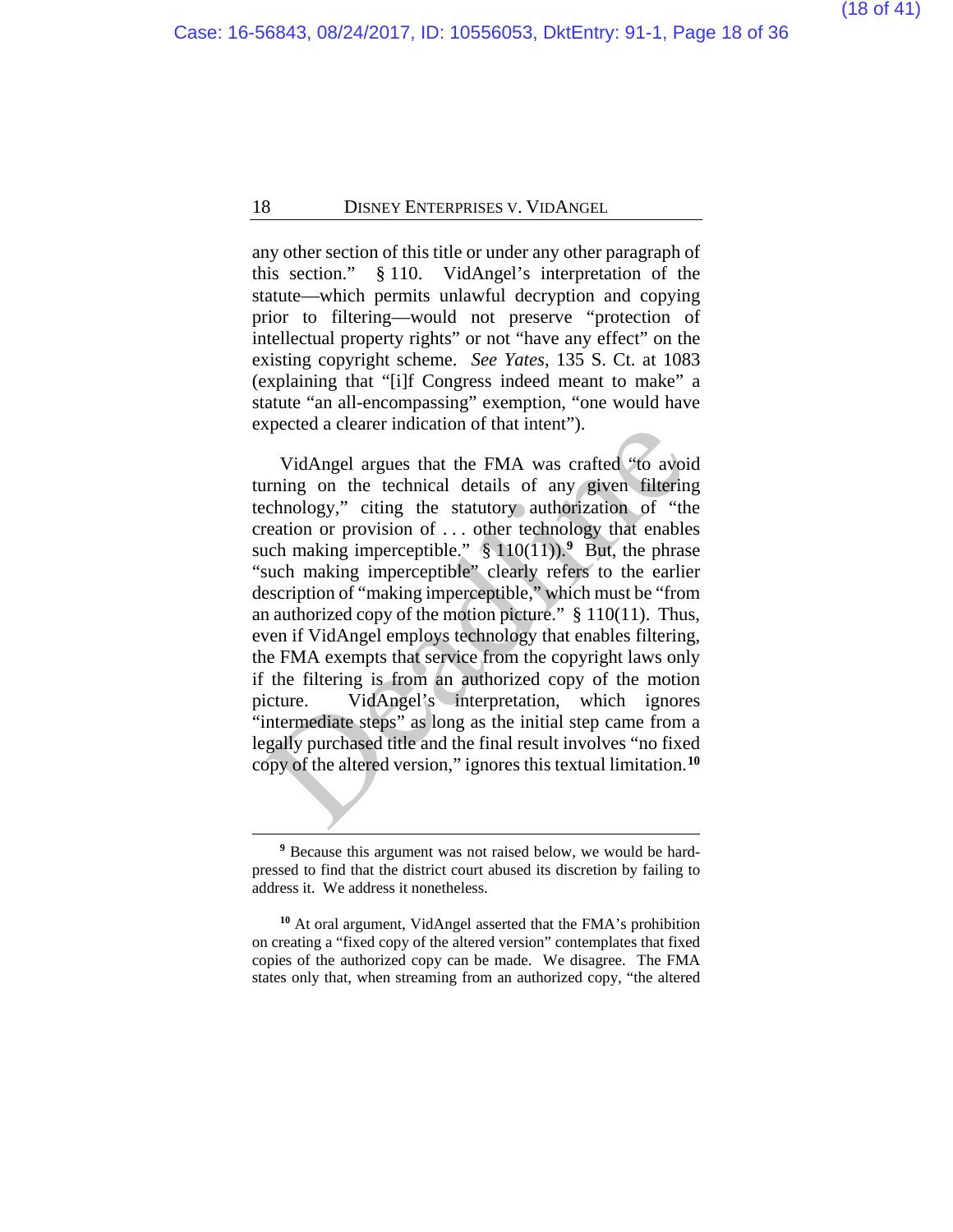More importantly, VidAngel's interpretation would create a giant loophole in copyright law, sanctioning infringement so long as it filters some content and a copy of the work was lawfully purchased at some point. But, virtually all piracy of movies originates in some way from a legitimate copy. If the mere purchase of an authorized copy alone precluded infringement liability under the FMA, the statute would severely erode the commercial value of the public performance right in the digital context, permitting, for example, unlicensed streams which filter out only a movie's credits. *See* 4 Patry on Copyright § 14:2 (2017). It is quite unlikely that Congress contemplated such a result in a statute that is expressly designed not to affect a copyright owner's § 106 rights. § 110. *See Hernandez*, 829 F.3d at 1075 (adopting an interpretation because it "is the only one that is consistent with the rest of the statutory text and that avoids creating substantial loopholes . . . that otherwise would undermine the very protections the statute provides"). bond performance right in the digital context, permitting<br>or example, unlicensed streams which filter out only<br>ovie's credits. See 4 Patry on Copyright § 14:2 (2017).<br>quite unlikely that Congress contemplated such a resul

And, although we need not rely upon legislative history, it supports our conclusion. The FMA's sponsor, Senator Orrin Hatch, stated that the Act "should be narrowly construed" to avoid "impacting established doctrines of copyright" law and "sets forth a number of conditions to ensure that it achieves its intended effect." 151 Cong. Rec. S450-01, S501 (daily ed. Jan. 25, 2005). Thus, "an infringing performance . . . or an infringing transmission . . . are not rendered non-infringing by section 110(11) by virtue of the fact that limited portions of audio or video content of the motion picture being performed are made imperceptible during such performance or transmission in a manner consistent with that section." *Id.* Indeed, Senator Hatch

version of the motion picture" created by the filtering technology cannot be fixed in a copy.  $§ 110(11)$ .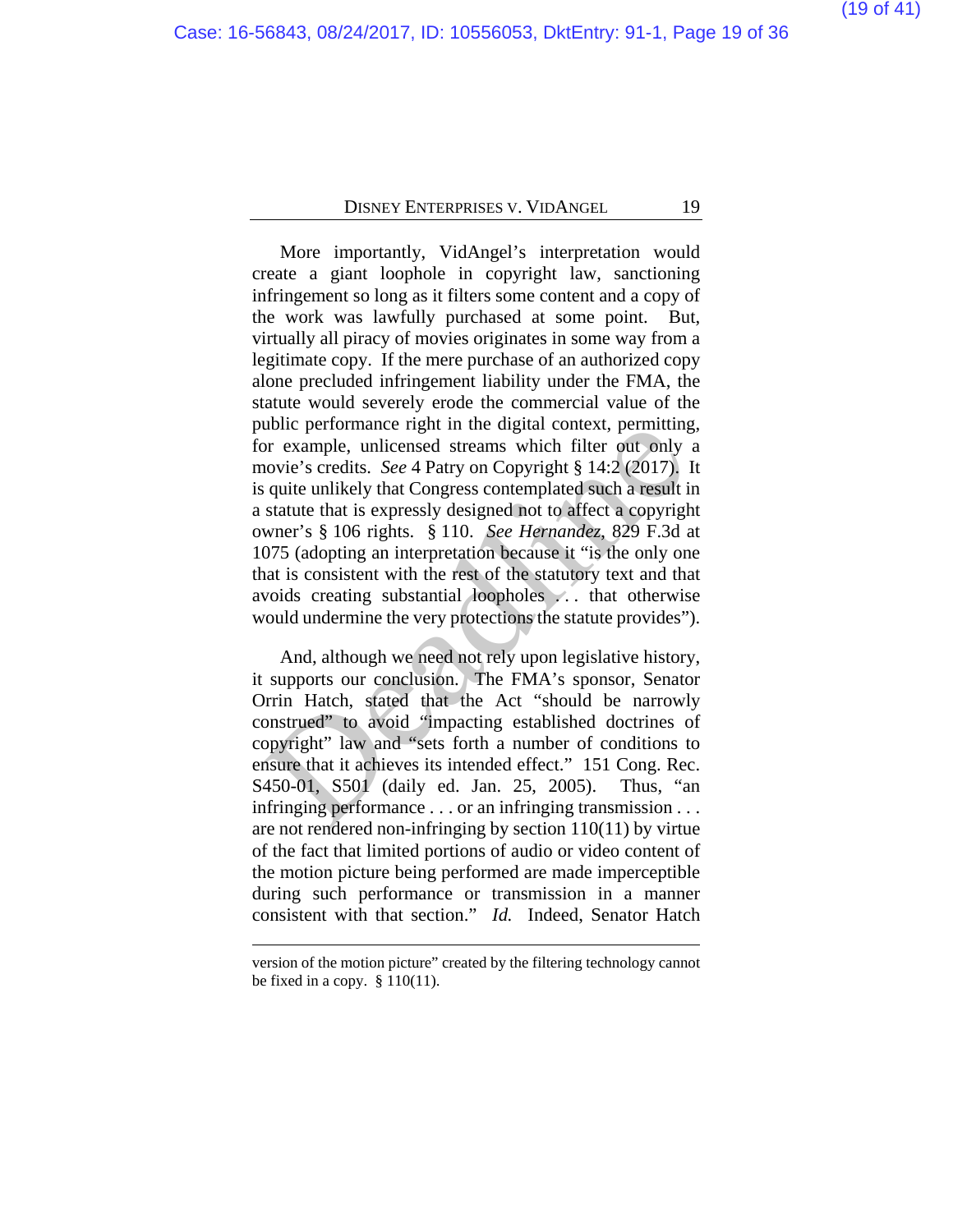stressed that "[a]ny suggestion that support for the exercise of viewer choice in modifying their viewing experience of copyrighted works requires violation of either the copyright in the work or of the copy protection schemes that provide protection for such work should be rejected as counter to legislative intent or technological necessity." *Id.*

Senator Hatch identified "the Clear Play model" as one intended to be protected by the FMA. *Id.* So did the House of Representatives. H.R. Rep. No. 109-33, pt. 1, at 70 (2005) (minority views); *Derivative Rights, Moral Rights, and Movie Filtering Technology: Hearing Before the Subcomm. on Courts, the Internet, and Intellectual Prop. of the H. Comm. on the Judiciary*, 108th Cong. (2004) (ClearPlay CEO testimony).**<sup>11</sup>** ClearPlay sells a fast-forwarding device which uses video time codes to permit customers to skip specific scenes or mute specific audio; it does not make copies of the films because the time codes are "integrated" into the disc's encrypted content and players licensed to decrypt and play the content. Not surprisingly, therefore, the only other court to construe the FMA has held that ClearPlay's technology "is consistent with the statutory definition," *Huntsman v. Soderbergh*, No. Civ.A02CV01662RPMMJW, 2005 WL 1993421, at \*1 (D. Colo. Aug. 17, 2005), but that a filtering technology that made digital copies from lawfully purchased discs and then filtered them, as VidAngel does, is not, *Clean Flicks of*  Example 10 and the 1 and the reduces<br>
FRepresentatives. H.R. Rep. No. 109-33, pt. 1, at 70 (2005)<br>
fRepresentatives. H.R. Rep. No. 109-33, pt. 1, at 70 (2005)<br>
minority views); *Derivative Rights, Moral Rights, an*<br> *lovi* 

<span id="page-19-0"></span>**<sup>11</sup>** Indeed, the legislative history stresses that the FMA was a response to litigation between ClearPlay and several studios. 150 Cong. Rec. H7654 (daily ed. Sept. 28, 2004) (statement of Rep. Jackson-Lee); *see also* Family Movie Act of 2004, H.R. Comm. on the Judiciary Rep. No. 108-670 at 41–42 (dissenting views) (opposing the FMA because it "takes sides in a private lawsuit" and "is specifically designed to legalize ClearPlay technology").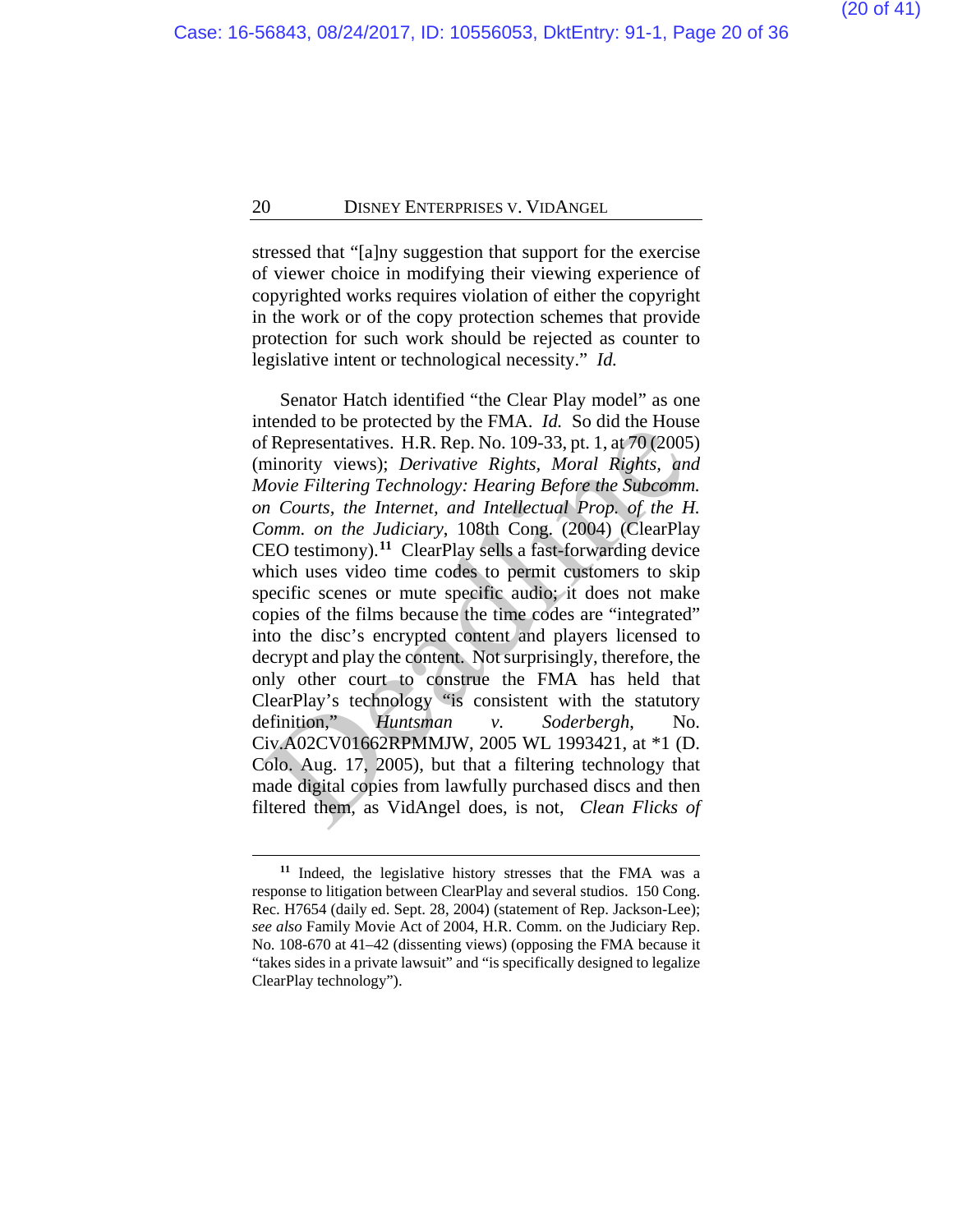*Colo., LLC v. Soderbergh*, 433 F. Supp. 2d 1236, 1238, 1240 (D. Colo. 2006).

VidAngel does not stream from an authorized copy of the Studios' motion pictures; it streams from the "master file" copy it created by "ripping" the movies from discs after circumventing their TPMs. The district court therefore did not abuse its discretion in concluding that VidAngel is unlikely to succeed on the merits of its FMA defense to the Studios' copyright infringement claims.

#### **2. Fair use.**

"[T]he fair use of a copyrighted work, including such use by reproduction in copies . . . is not an infringement of copyright." 17 U.S.C. § 107. In determining whether the use of a copyrighted work is fair, we consider:

(1) the purpose and character of the use, including whether such use is of a commercial nature or is for nonprofit educational purposes; (2) the nature of the copyrighted work; (3) the amount and substantiality of the portion used in relation to the copyrighted work as a whole; and (4) the effect of the use upon the potential market for or value of the copyrighted work. 2. Fair use of a copyrighted work, including such use that is a set of a copyrighted work, including such use of a copyrighted work is not an infringement copyright." 17 U.S.C. § 107. In determining whether the set of a co

*Id.* Although we must consider all of these factors "together, in light of the purposes of copyright," we are not confined to them; rather, we must conduct a "case-by-case analysis." *Campbell v. Acuff-Rose Music, Inc.*, 510 U.S. 569, 577–78 (1994).

The district court correctly identified the four fair use factors and applied them. VidAngel concedes that the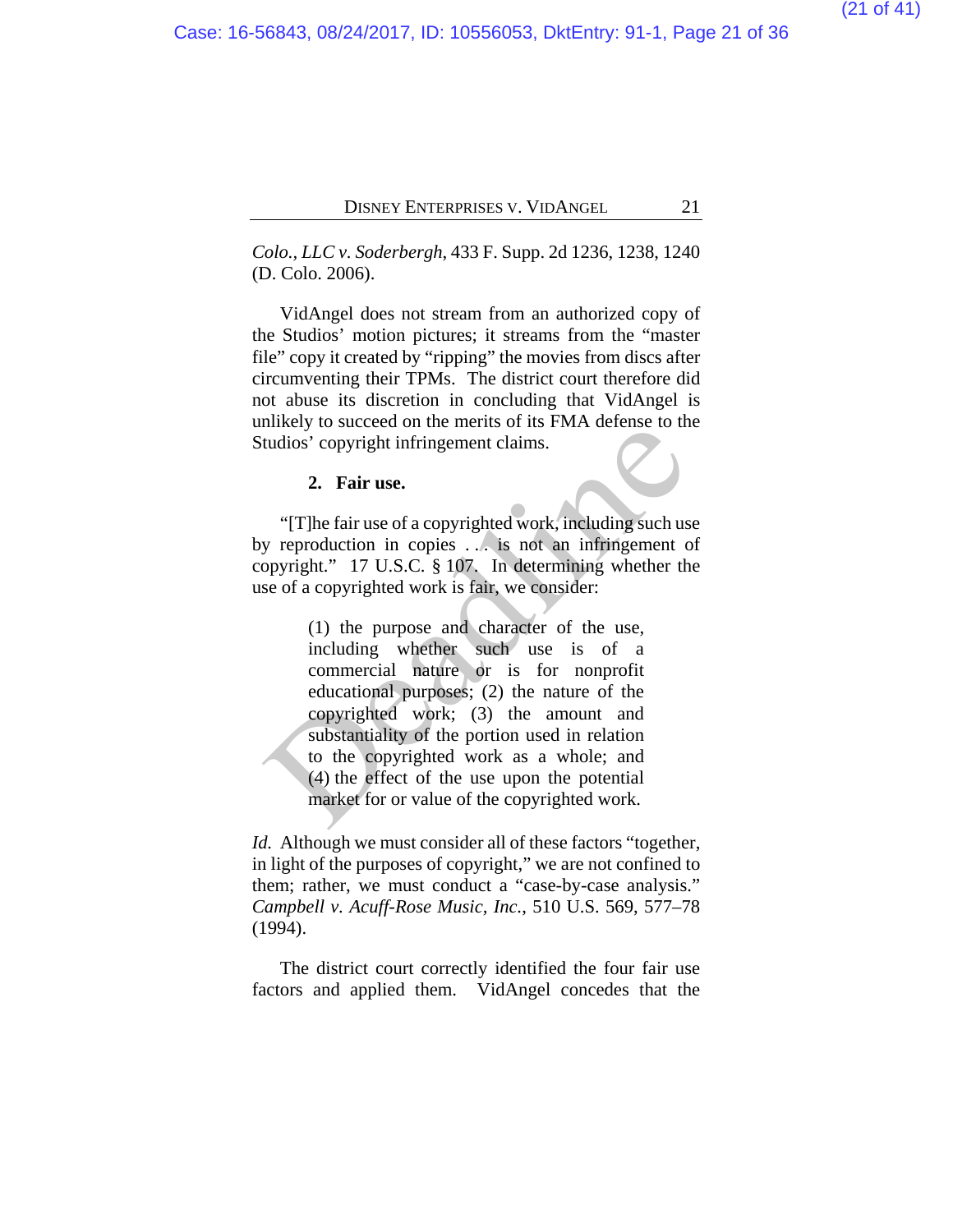district court correctly found that the second and third factors—"the nature of the copyrighted work" and "the amount and substantiality of the portion used in relation to the copyrighted work as a whole"—weigh against finding fair use. VidAngel claims, however, that the district court abused its discretion with respect to the first and fourth factors.

In addressing the first factor, the court asks "whether the new work merely supersedes the objects of the original creation, or instead adds something new, with a further purpose or different character . . . [;] in other words, whether and to what extent the new work is 'transformative.'" *Id.* at 579 (citations omitted, alterations incorporated); *see*  § 107(1). VidAngel concedes its use is commercial, and thus "presumptively . . . unfair." *Leadsinger, Inc. v. BMG Music Publ'g*, 512 F.3d 522, 530 (9th Cir. 2008) (citation omitted). But, it argues that its use is "profoundly transformative" because "omissions can transform a work," affirming "[r]eligious convictions and parental views." manussing units raction, i.e court associated the original<br>evaluation, or instead adds something new, with a further<br>ereation, or instead adds something new, with a further<br>urpose or different character . . . [;] in other

The district court found, however, that "VidAngel's service does not add anything to Plaintiff's works. It simply omits portions that viewers find objectionable," and transmits them for the "same intrinsic entertainment value" as the originals. This factual finding was not clearly erroneous. Although removing objectionable content may permit a viewer to enjoy a film, this does not necessarily "add[] something new" or change the "expression, meaning, or message" of the film. *Campbell*, 510 U.S. at 579. Nor does reproducing the films' discs in digital streaming format, because "both formats are used for entertainment purposes." *Kelly v. Arriba Soft Corp.*, 336 F.3d 811, 819 (9th Cir. 2003). *Star Wars* is still *Star Wars*, even without Princess Leia's bikini scene.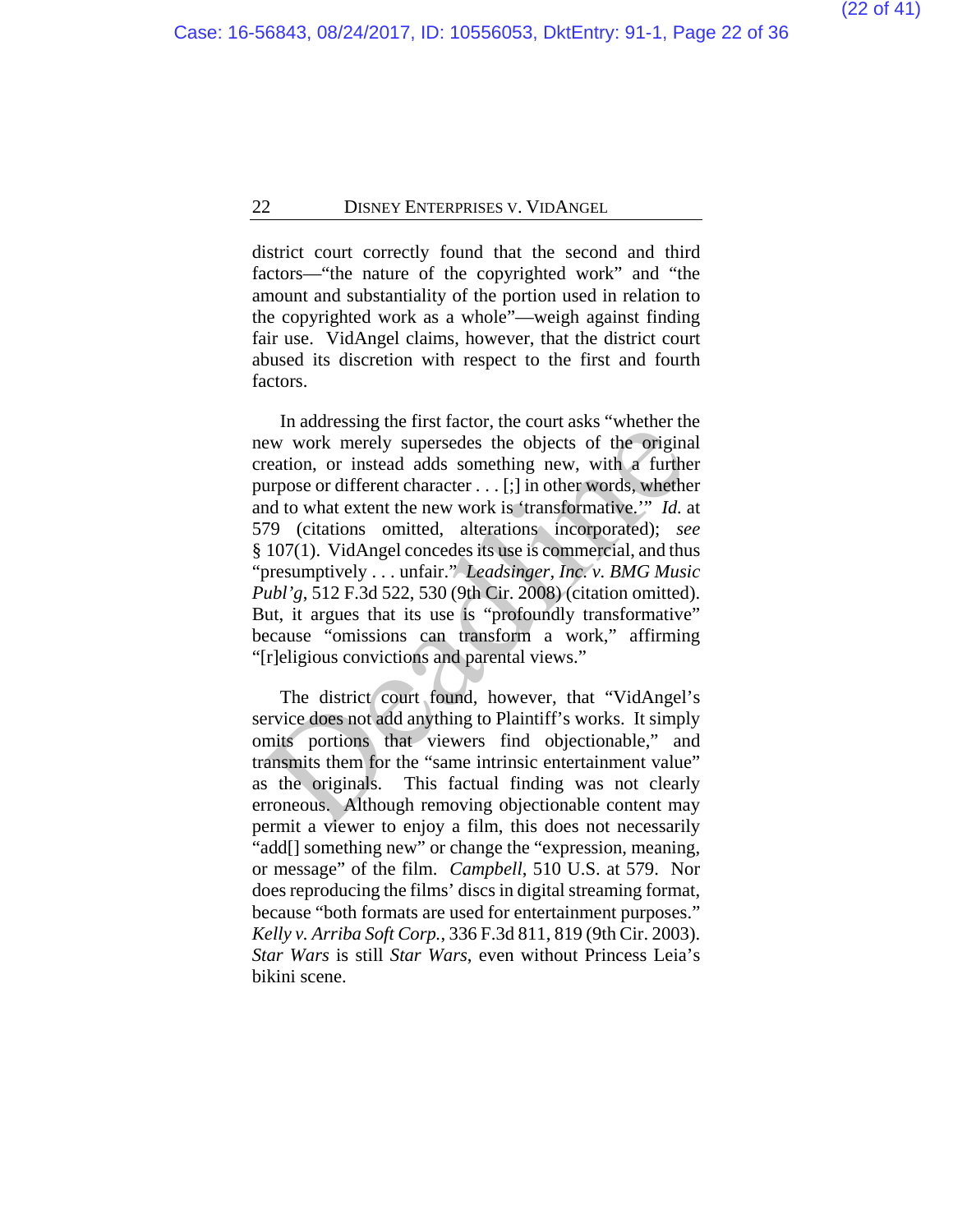Moreover, VidAngel's service does not require removing a crucial plot element—it requires the use of only one filter, which can be an audio filter temporarily silencing a portion of a scene without removing imagery, or skipping a gratuitous scene. Indeed, the FMA sanctions only making "limited portions" of a work imperceptible. 17 U.S.C. § 110(11).The district court did not abuse its discretion in finding that VidAngel's use is not transformative. *See Kelly*, 336 F.3d at 819 ("Courts have been reluctant to find fair use when an original work is merely retransmitted in a different medium . . . . for entertainment purposes." (footnote omitted)).

The fourth fair use factor evaluates "the extent of market harm caused by" the infringing activity and "whether unrestricted and widespread conduct of the sort engaged by the defendant . . . would result in a substantially adverse impact on the potential market for the original." *Campbell*, 510 U.S. at 590 (citation omitted, alteration incorporated); *see* § 107(4). Because the district court concluded that VidAngel's use was commercial and not transformative, it was not error to presume likely market harm. *Leadsinger*, 512 F.3d at 531. 30 F.3u at 819 (Courts have been reluctant to find fair us<br>then an original work is merely retransmitted in a different<br>edium .... for entertainment purposes." (footnot<br>mitted)).<br>The fourth fair use factor evaluates "the e

VidAngel argues that its service actually benefits the Studios because it purchases discs and expands the audience for the copyrighted works to viewers who would not watch without filtering. But, the district court found that "VidAngel's service [is] an effective substitute for Plaintiff's unfiltered works," because surveys suggested that 49% of its customers would watch the movies without filters. This finding was not clearly erroneous. VidAngel's purchases of discs also do not excuse its infringement. *See A&M Records, Inc. v. Napster, Inc.*, 239 F.3d 1004, 1017 (9th Cir. 2001) ("Any allegedly positive impact of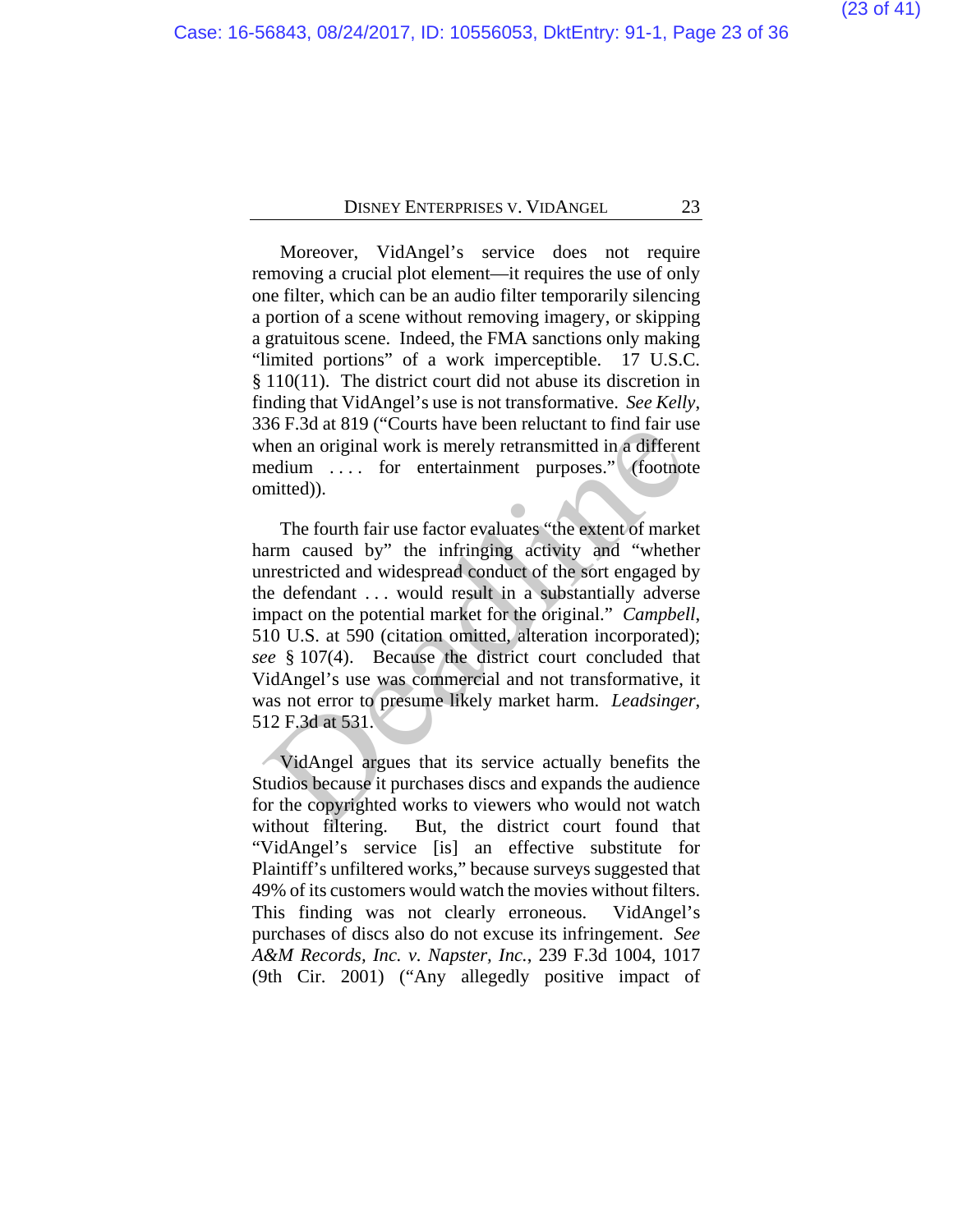defendant's activities on plaintiffs' prior market in no way frees defendant to usurp a further market that directly derives from reproduction of the plaintiffs' copyrighted works.") (quoting *UMG Recordings, Inc. v. MP3.com, Inc.*, 92 F. Supp. 2d 349, 352 (S.D.N.Y. 2000)). And, the market factor is less important when none of the other factors favor VidAngel. *See Leadsinger*, 512 F.3d at 532.**[12](#page-23-0)**

Finally, VidAngel argues that its service is "a paradigmatic example of fair use: space-shifting." But, the case it cites states only that a portable music player that "makes copies in order to render portable, or 'space-shift,' those files that already reside on a user's hard drive" is "consistent with the [Audio Home Recording] Act's main purpose—the facilitation of personal use." *Recording Indus. Ass'n of Am. v. Diamond Multimedia Sys., Inc.*, 180 F.3d 1072, 1079 (9th Cir. 1999). The reported decisions unanimously reject the view that space-shifting is fair use under § 107. *See A&M Records*, 239 F.3d at 1019 (rejecting "space shifting" that "simultaneously involve[s] distribution of the copyrighted material to the general public"); *UMG Recordings*, 92 F. Supp. 2d at 351 (rejecting "space shift" of CD files to MP3 files as "another way of saying that the unauthorized copies are being retransmitted in another **EVALUATE:** Variage and its service and intermediate cample of fair use: space-shifting." But, the asset it cites states only that a portable music player than asset it cites states only that a portable music player than

<span id="page-23-0"></span>**<sup>12</sup>** VidAngel also argues that creating an "intermediate copy" for filtering is a "classic fair use." The cases it cites are inapposite, because VidAngel does not copy the Studios' works to access unprotected functional elements it cannot otherwise access. *See Sega*, 977 F.2d at 1520 ("Where there is good reason for studying or examining the unprotected aspects of a copyrighted computer program, disassembly for purposes of such study or examination constitutes a fair use."); *Sony Comput. Entm't, Inc. v. Connectix Corp.*, 203 F.3d 596, 602–07 (9th Cir. 2000) (copying necessary "for the purpose of gaining access to the unprotected elements of Sony's software" was fair use and not a "change of format").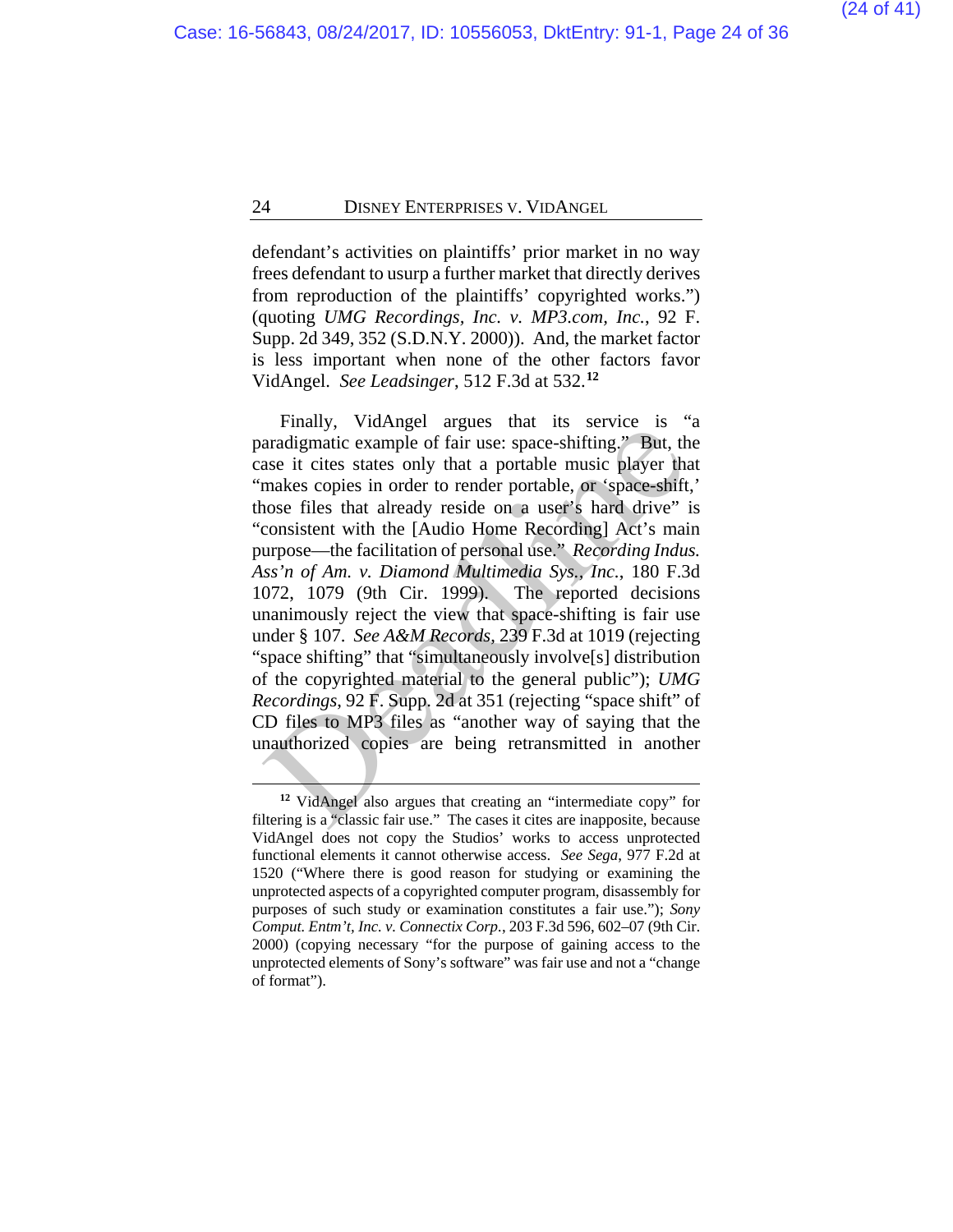medium—an insufficient basis for any legitimate claim of transformation"). Indeed, in declining to adopt an exemption to the DMCA for space-shifting, *see* 17 U.S.C.  $§ 1201(a)(1)(C)$ , the Librarian of Congress relied on the Register of Copyright's conclusion that "the law of fair use, as it stands today, does not sanction broad-based spaceshifting or format-shifting." Exemption to Prohibition on Circumvention of Copyright Protection Systems for Access Control Technologies, 80 Fed. Reg. 65944-01, 65960 (Oct. 28, 2015) (to be codified at 37 C.F.R. pt. 201). And, even assuming space-shifting could be fair use, VidAngel's service is not personal and non-commercial space-shifting: it makes illegal copies of pre-selected movies and then sells streams with altered content and in a different format than that in which they were bought.**<sup>13</sup>**

<span id="page-24-0"></span>**<sup>13</sup>** Because the Studios are likely to succeed on the merits of their reproduction claim, and VidAngel is unlikely to succeed on the merits of its affirmative defenses, we therefore need not reach the district court's alternative § 106 ground for imposing the preliminary injunction—the public performance right. *See* 17 U.S.C. § 502(a) (authorizing a court to enter a temporary injunction "on such terms as it may deem reasonable to prevent or restrain infringement of copyright"); *Perfect 10*, 508 F.3d at 1159 (holding that plaintiff must show defendant infringed "at least one exclusive right" under § 106); *see also Video Pipeline, Inc. v. Buena Vista Home Entm't, Inc.*, 342 F.3d 191, 197 (3d Cir. 2003) (explaining that "for preliminary injunction purposes, [plaintiff] needed to show" only that the defendant's action "likely violates any provision of § 106," and the district court's injunction, based upon likely violations of multiple subsections of § 106, "would not be affected by any conclusion [the appellate court] might make as to whether" defendant's actions violated a different subsection of § 106). The district court properly enjoined VidAngel from streaming, transmitting, or otherwise publicly performing or displaying any of the Studios' works, because such actions all stem from either past or future unauthorized copying. *See* 2 Nimmer on Copyright § 8.02(c) (2017) ("[S]ubject to certain . . . exemptions, copyright infringement occurs whenever an unauthorized copy . . . is ontrol Technologies, so Fed. Reg. 05944-01, 05960 (Oc 8, 2015) (to be codified at 37 C.F.R. pt. 201). And, eve<br>ssuming space-shifting could be fair use, VidAngel'<br>errvice is not personal and non-commercial space-shifting<br>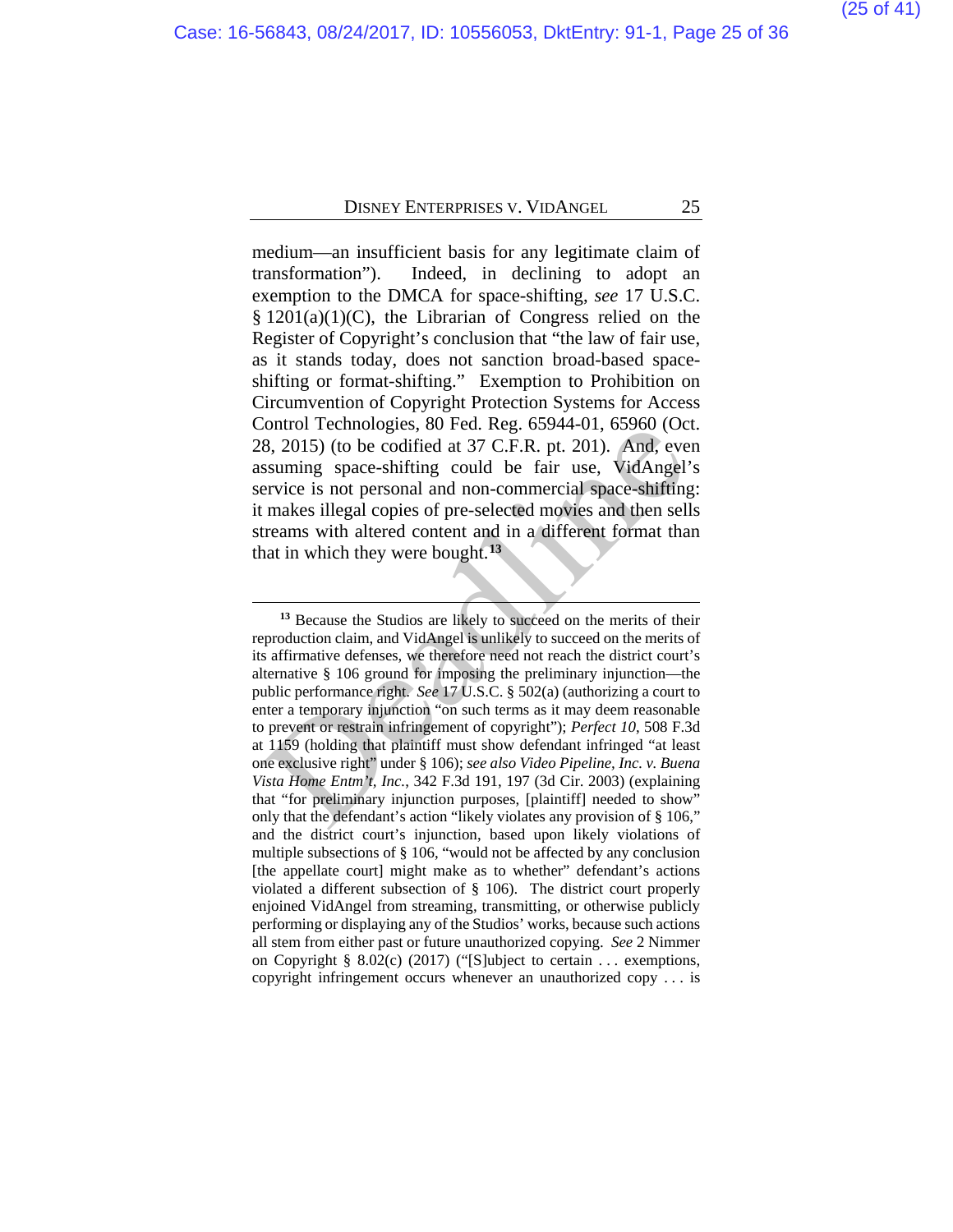#### **C. Circumvention of access control measures under the Digital Millennium Copyright Act.**

The district court also did not abuse its discretion in finding that the Studios are likely to succeed on their DMCA claim. In relevant part, that statute provides that "[n]o person shall circumvent a technological measure that effectively controls access to a [copyrighted] work." 17 U.S.C.  $\frac{8}{3}$  1201(a)(1)(A). Circumvention means "to decrypt an encrypted work . . . without the authority of the copyright owner." § 1201(a)(3)(A). VidAngel concedes that CSS, AACS, and BD+ are encryption access controls, and that it "uses software to decrypt" them. But, it argues that, "like all lawful purchasers, VidAngel is *authorized* by the Studios to decrypt [the TPMs] to view the discs' content."

The argument fails. Section  $1201(a)(3)(A)$  exempts from circumvention liability only "those whom a copyright owner authorizes to circumvent an access control measure, not those whom a copyright owner authorizes to access the work." *MDY Indus., LLC v. Blizzard Entm't, Inc.*, 629 F.3d 928, 953 n.16 (9th Cir. 2011). *MDY* acknowledged a circuit split between the Second Circuit and the Federal Circuit regarding "the meaning of the phrase 'without the authority of the copyright owner,'" and chose to follow the Second Circuit's approach in *Universal City Studios, Inc. v. Corley*. *P* C.S.C. s 1201(a)(1)(A). C. C. C. C. C. C. C. S. C. S. C. S. L. S. C. S. L. S. L. Without the authority of the propyright owner. S 1201(a)(3)(A). VidAngel concederat CSS, AACS, and BD+ are encryption access controls an

made, even if it is used solely for the private purposes of the reproducer, or even if the other uses are licensed."); *Flava Works, Inc. v. Gunter*, 689 F.3d 754, 762–63 (7th Cir. 2012) (explaining that "copying videos . . . without authorization" constitutes direct infringement and plaintiff would therefore "be entitled to an injunction," even if the defendant does not "perform" the works itself).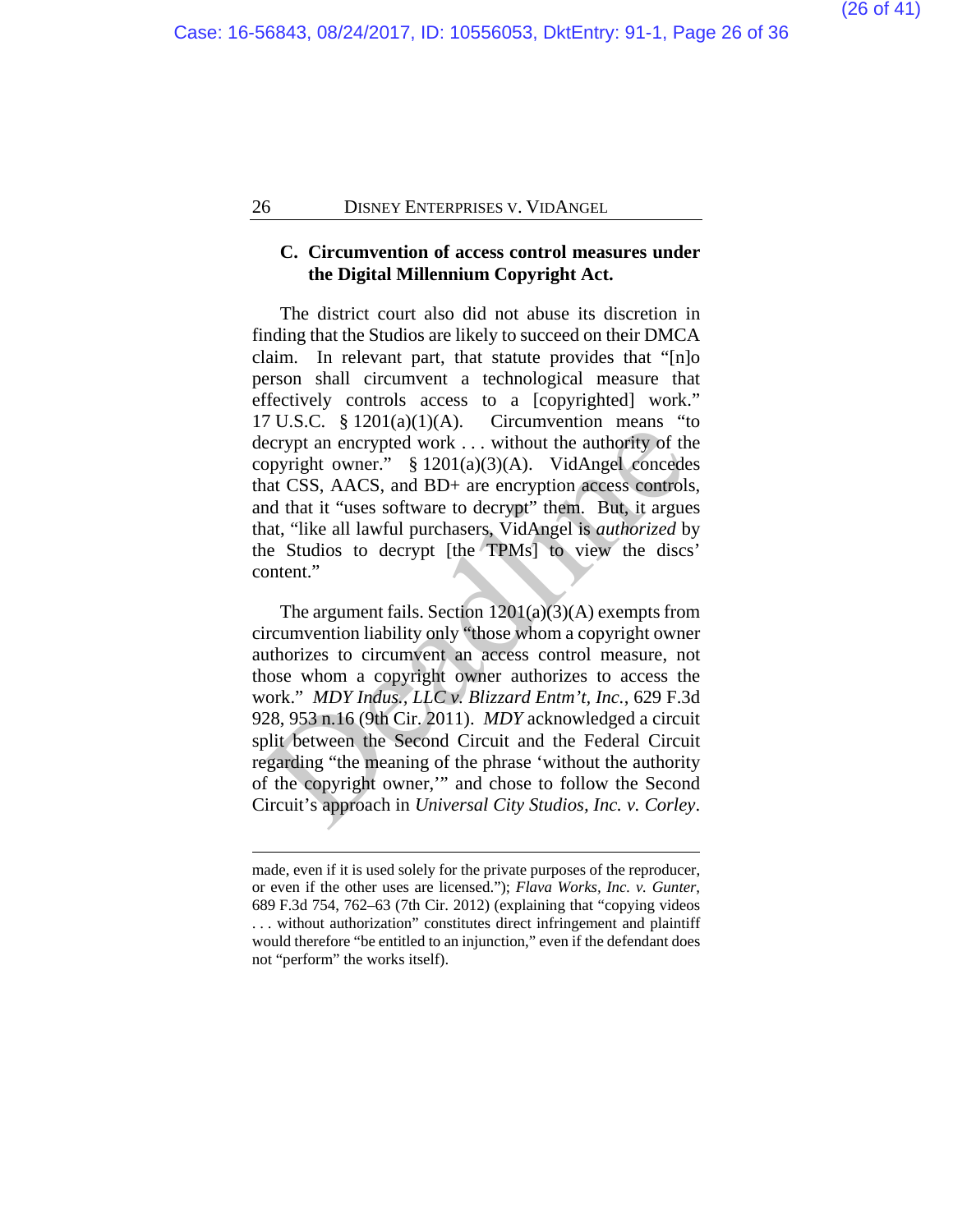*Id.* (citing 273 F.3d 429, 444 (2d Cir. 2001)).**[14](#page-26-0)** *Corley* rejected the very argument VidAngel makes here: "that an individual who buys a DVD has the 'authority of the copyright owner' to view the DVD, and therefore is exempted from the DMCA pursuant to subsection  $1201(a)(3)(A)$  when the buyer circumvents an encryption technology in order to view the DVD on a competing platform." 273 F.3d at 444. Rather, the Second Circuit explained,  $\S 1201(a)(3)(A)$  "exempts from liability those who would 'decrypt' an encrypted DVD with the authority of the copyright owner, not those who would 'view' a DVD with the authority of a copyright owner." *Id.*

Like the defendant in *Corley*, VidAngel "offered no evidence that [the Studios] have either explicitly or implicitly authorized DVD buyers to circumvent encryption technology" to access the digital contents of their discs. *Id.*  Rather, lawful purchasers have permission only to view their purchased discs with a DVD or Blu-ray player licensed to decrypt the TPMs. Therefore, VidAngel's "authorization to circumvent" argument fails.**<sup>15</sup>** Explained, 8 1201(a)(3)(A) exempts from habiny those<br>tho would 'decrypt' an encrypted DVD with the authorit<br>f the copyright owner, not those who would 'view' a DVI<br>tith the authority of a copyright owner." *Id.*<br>Like the

VidAngel also argues, for the first time on appeal, that the TPMs on the Studios' discs are use controls under

**<sup>14</sup>** Although *MDY* and *Corley* involved claims under § 1201(a)(2) rather than  $\frac{8}{201(a)(1)}$ , both provisions rely on the definition of circumvention in §  $1201(a)(3)(A)$ , so the same analysis applies to claims under both provisions. *See MDY*, 629 F.3d at 953 n.16; *Corley*, 273 F.3d at 444.

<span id="page-26-1"></span><span id="page-26-0"></span>**<sup>15</sup>** The two Ninth Circuit cases cited by VidAngel in support of its argument interpret different phrases, "without authorization" and "exceeds authorized access," in a different statute, the Computer Fraud and Abuse Act, 18 U.S.C. § 1030. *See United States v. Nosal*, 676 F.3d 854, 856–63 (9th Cir. 2012) (en banc); *LVRC Holdings LLC v. Brekka*, 581 F.3d 1127, 1132–35 (9th Cir. 2009).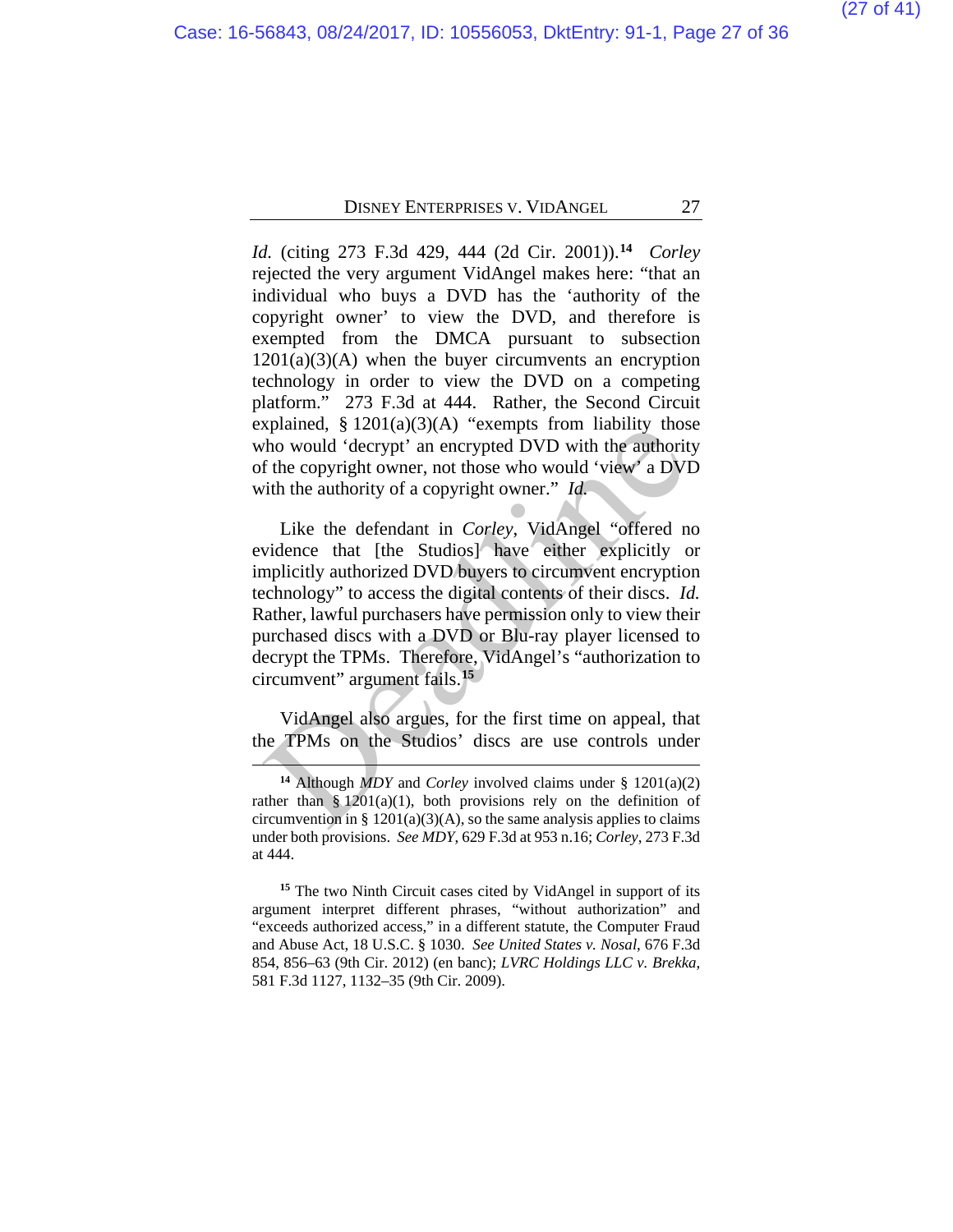§ 1201(b) rather than access controls under § 1201(a), and therefore it cannot be held liable for circumventing them. Unlike § 1201(a), § 1201(b) does not prohibit circumvention of technological measures. Rather, it "prohibits trafficking in technologies that circumvent technological measures that effectively protect 'a right of a copyright owner,'" meaning the "existing exclusive rights under the Copyright Act," such as reproduction. *MDY*, 629 F.3d at 944 (quoting  $§ 1201(b)(1)$ . In other words,  $§ 1201(b)$  governs TPMs that control use of copyrighted works, while § 1201(a) governs TPMs that control access to copyrighted works. *Id.* at 946 (explaining that DMCA "created a new anticircumvention right in § 1201(a)(2) independent of traditional copyright infringement and granted copyright owners a new weapon against copyright infringement in § 1201(b)(1)").

But, even assuming that VidAngel's argument is not waived, it fails. VidAngel contends that because the Studios object only to decryption to copy—a *use* of the copyrighted work—but permit those who buy discs to decrypt to view a way of *accessing* the work—the TPMs are "conditional access controls [that] should be treated as use controls" governed by § 1201(b). VidAngel therefore argues that because it only circumvents use controls, but does not traffic, it does not violate the DMCA. But, the statute does not provide that a TPM cannot serve as both an access control and a use control. Its text does not suggest that a defendant could not violate both  $\S 1201(a)(1)(A)$ , by circumventing an access control measure, and § 106, by, for example, reproducing or publicly performing the accessed work. Indeed, this court has acknowledged that a TPM could "both (1) control[] access and (2) protect[] against copyright infringement." *MDY*, 629 F.3d at 946. 1201(0)(1)). In other words, § 1201(0) governs 1PMs that control use of copyrighted works, while § 1201(a) govern<br>PMs that control access to copyrighted works. *Id.* at 94<br>explaining that DMCA "created a new anticircumven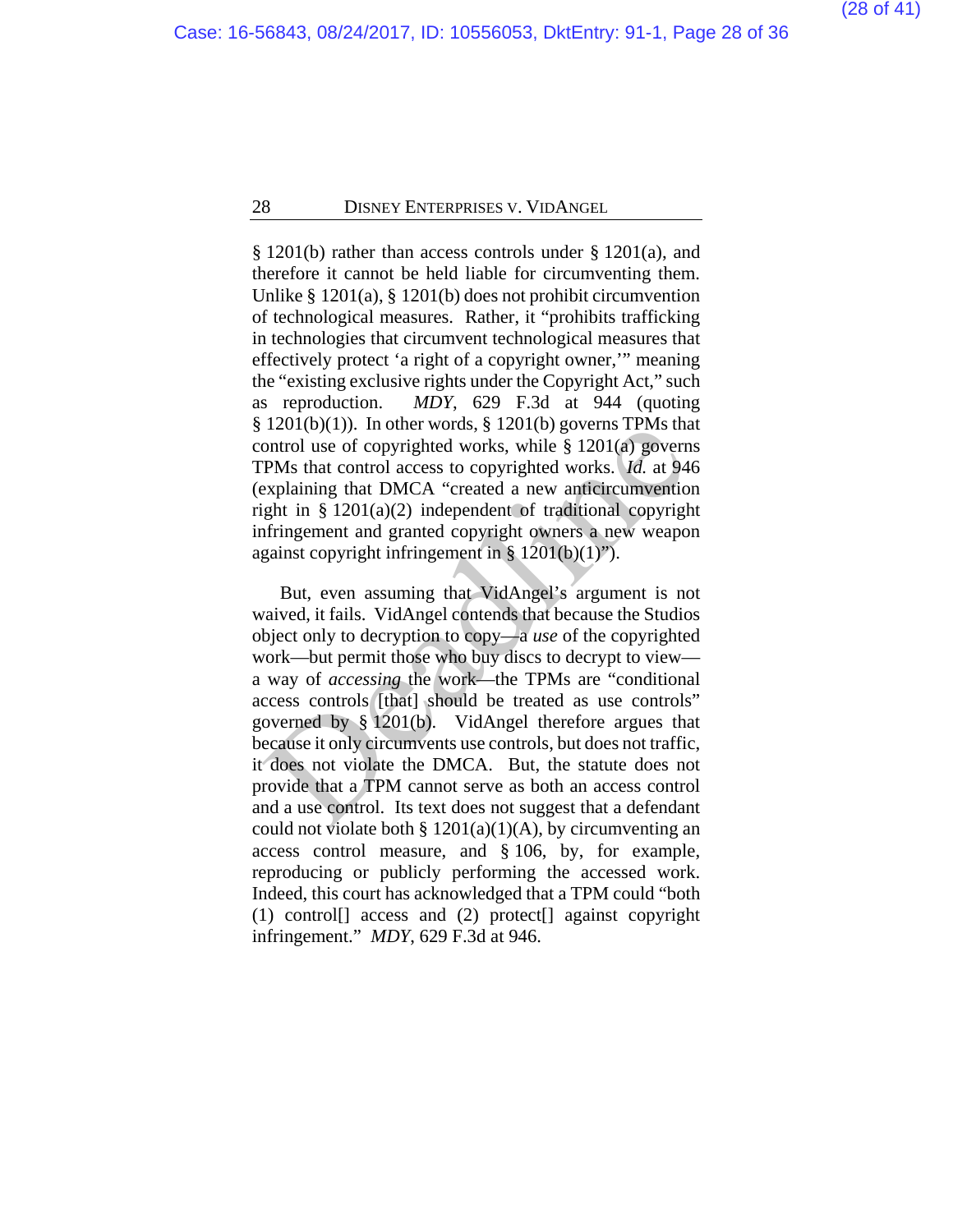To be sure, "unlawful circumvention under  $\S 1201(a)$  descrambling a scrambled work and decrypting an encrypted work—are acts that do not necessarily infringe or facilitate infringement of a copyright." *Id.* at 945. Thus, a defendant could decrypt the TPMs on the Studios' discs on an unlicensed DVD player, but only then "watch . . . without authorization, which is not necessarily an infringement of [the Studios'] exclusive rights under § 106." *Id.* But, when a defendant decrypts the TPMs and then also reproduces that work, it is liable for both circumvention in violation of  $§ 1201(a)(1)(A)$  and copyright infringement in violation of § 106(1). *See Murphy v. Millennium Radio Grp. LLC*, 650 F.3d 295, 300 (3d Cir. 2011) ("Thus, for example, if a movie studio encrypts a DVD so that it cannot be copied without special software or hardware, and an individual uses his own software to 'crack' the encryption and make copies without permission, the studio may pursue the copier both for simple infringement under the Copyright Act and, separately, for his circumvention of the encryption . . . under the DMCA.").**<sup>16</sup>** detendant decrypts the TFMs and then also reproduces that<br>ork, it is liable for both circumvention in violation c<br>1201(a)(1)(A) and copyright infringement in violation c<br>106(1). See Murphy v. Millennium Radio Grp. LLC<br>50

VidAngel relies heavily on the DMCA's legislative history, which states that " $1201(a)(2)$  and  $(b)(1)$  are 'not interchangeable,'" and that circumvention of a TPM controlling access "is the electronic equivalent of breaking into a locked room in order to obtain a copy of a book." *MDY*, 629 F.3d at 946–47 (citations omitted). VidAngel argues that it instead was given the key to a locked room and

<span id="page-28-0"></span>**<sup>16</sup>** VidAngel argues that adopting this view would "deepen[] a controversial split with the Federal Circuit" regarding whether § 1201(a) requires an "infringement nexus." *See Chamberlain Grp., Inc. v. Skylink Techs., Inc.*, 381 F.3d 1178 (Fed. Cir. 2004).But this panel is bound by *MDY*. *See* 629 F.3d at 950. In any event, even assuming a nexus is required for dual access-use controls, VidAngel's circumvention was for an infringing use—to copy.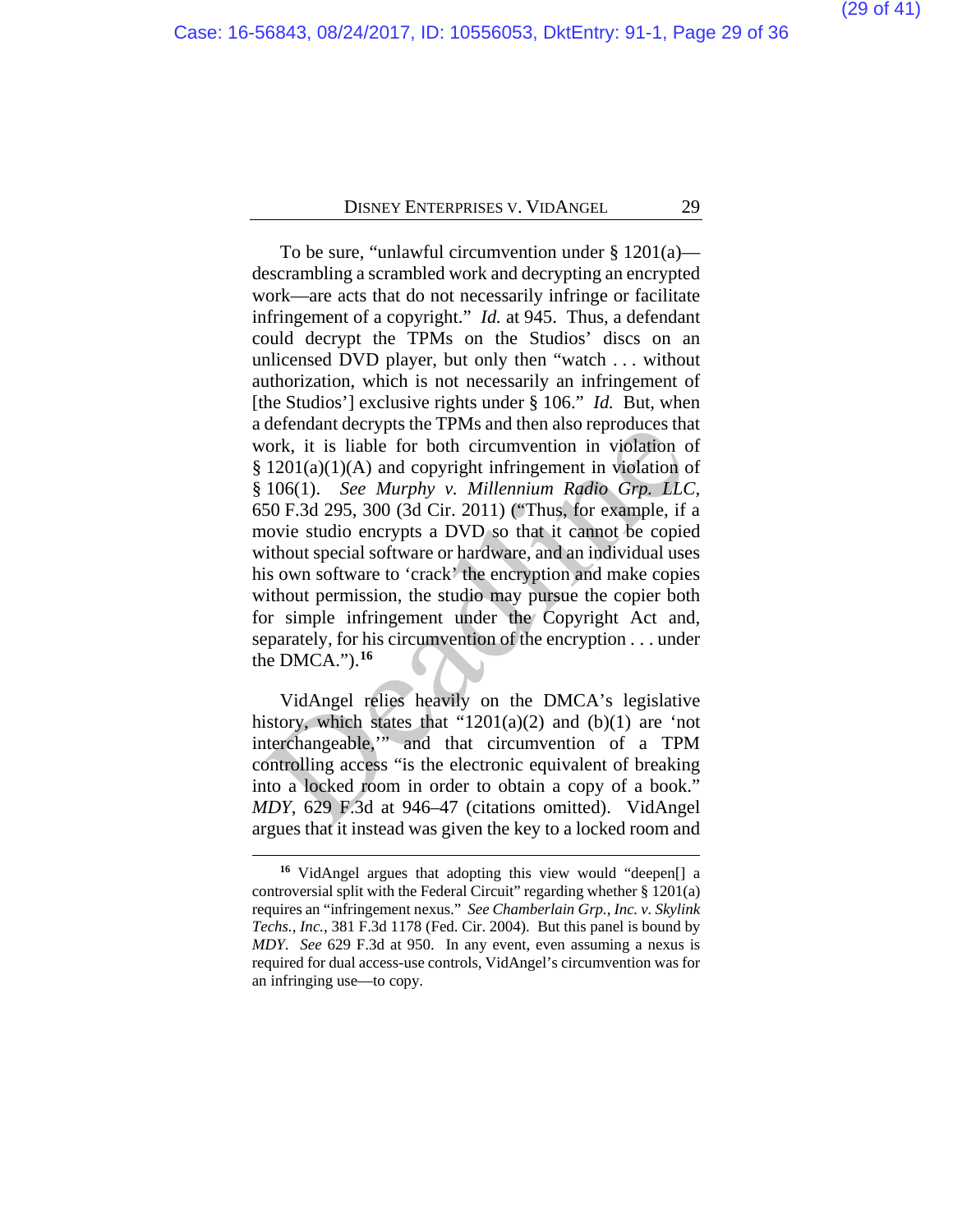entered the room only to take a photograph of the room's contents. But, it was never given the "keys" to the discs' contents—only authorized players get those keys. VidAngel's decision to use other software to decrypt the TPMs to obtain a digital copy of the disc's movie thus is exactly like "breaking into a locked room in order to obtain a copy of a [movie]." *Id.* at 947 (citation omitted). Nothing in the legislative history suggests that VidAngel did not circumvent an access control simply because there are authorized ways to access the Studios' works. *See, e.g.*, WIPO Copyright Treaties Implementation and On-line Copyright Infringement Liability Limitation, H.R. Rep. No. 105–551, pt. 1 at 18 (1998) (presuming that a defendant "obtained authorized access to a copy of a work" before it circumvented the TPMs or circumvented "in order to make fair use of a work").

Finally, VidAngel contends that a TPM cannot serve as both an access and use control, because that would permit copyright holders to prohibit non-infringing uses of their works. It cites a Final Rule of the Library of Congress stating that "implementation of merged technological measures arguably would undermine Congress's decision to offer disparate treatment for access controls and use controls." Exemption to Prohibition on Circumvention of Copyright Protection Systems for Access Control Technologies, 65 Fed. Reg. 64,556-01, 64,568 (Oct. 27, 2000). But, the Rule also states that "neither the language of section 1201 nor the legislative history addresses the possibility of access controls that also restrict use." *Id.* And, it concludes that "[it] cannot be presumed that the drafters of section 1201(a) were unaware of CSS," which existed "when the DMCA was enacted," and "it is quite possible that they anticipated that CSS would be" an access control measure Ireunivent an access control simply because there are<br>
uthorized ways to access the Studios' works. *See, e.g*<br>
VIPO Copyright Irreingement Liability Limitation, H.R. Rep. No<br>
105–551, pt. 1 at 18 (1998) (presuming that a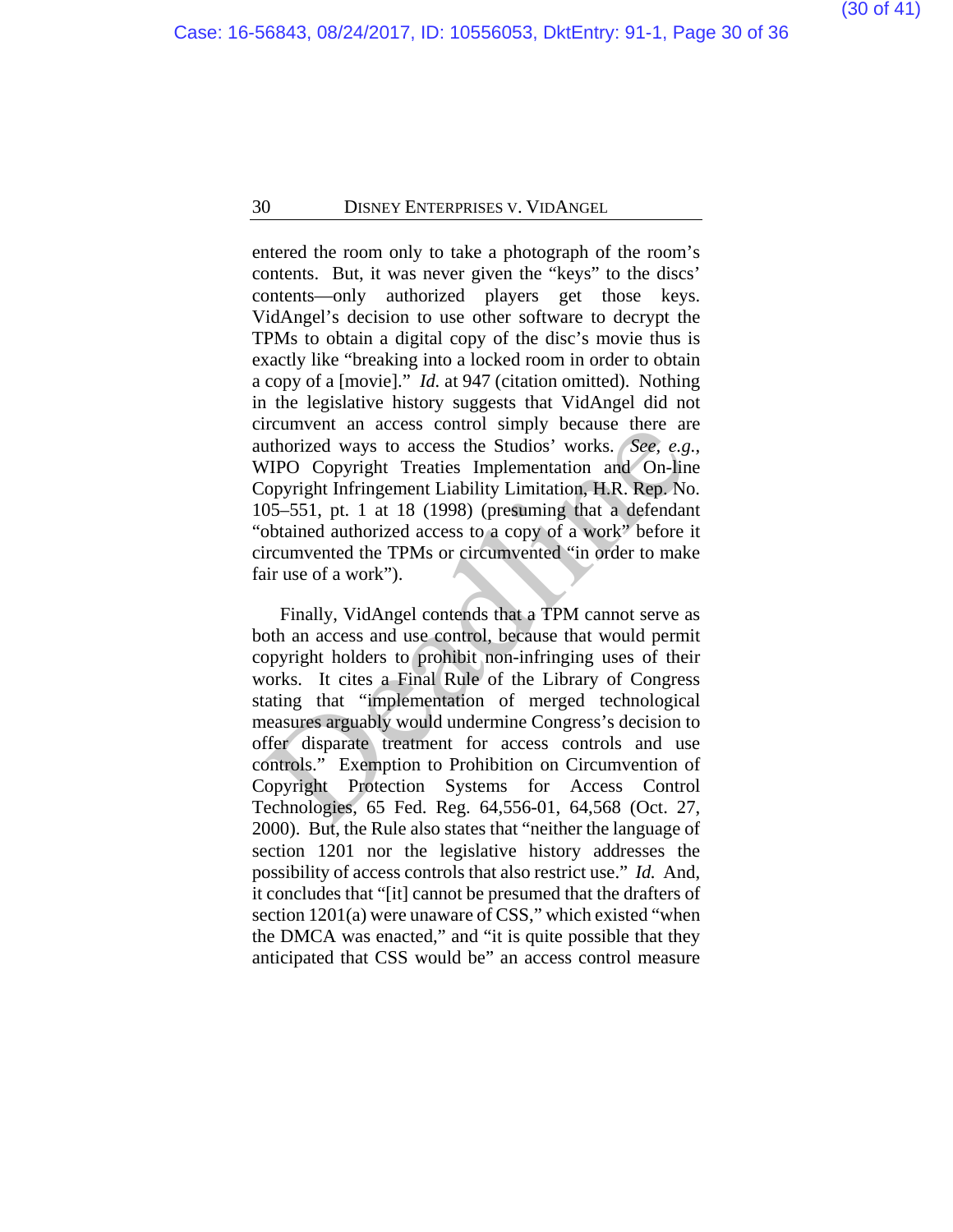despite involving "a merger of access controls and copy controls." *Id.* at 64,572 n.14.

Because VidAngel decrypts the CSS, AACS, and BD+ access controls on the Studios' discs without authorization, the district court did not abuse its discretion in finding the Studios likely to succeed on their  $\S 1201(a)(1)(A)$ circumvention claim.**[17](#page-30-0)**

#### **II.** Irreparable harm.

 $\overline{a}$ 

A preliminary injunction may issue only upon a showing that "irreparable injury is *likely* in the absence of an injunction." *Winter*, 555 U.S. at 22. VidAngel contends that once the district court concluded the Studios were likely to succeed on their copyright infringement claim, it relied on a forbidden presumption of harm rather than "actual evidence." *See Flexible Lifeline Sys., Inc. v. Precision Lift, Inc.*, 654 F.3d 989, 998 (9th Cir. 2011) (per curiam). However, the district court expressly rejected any such presumption, instead extensively discussing the declaration of Tedd Cittadine, Fox Senior Vice President of Digital Distribution. Crediting this "uncontroverted evidence," the district court found that the Studios showed "VidAngel's service undermines [their] negotiating position . . . and also damages goodwill with licensees," because it offers the **I. Irreparable harm.**<br>
A preliminary injunction may issue only upon a showin<br>
aat "irreparable injury is *likely* in the absence of a<br>
ajunction." Winter, 555 U.S. at 22. VidAngel contends tha<br>
mee the district court con

<span id="page-30-0"></span>**<sup>17</sup>** VidAngel argued in its briefing that the FMA immunizes it from liability for the DMCA claim, but conceded at oral argument that it is "not arguing that the FMA is a defense to the DMCA claim." And, although it also claimed a fair use defense, VidAngel did not advance any arguments for why its violation of  $\S$  1201(a)(1)(A) is a fair use independent of those it advances for its copyright infringement. Thus, even assuming that fair use can be a defense to a § 1201(a) violation, the defense fails for the same reasons it does for the copyright infringement claim.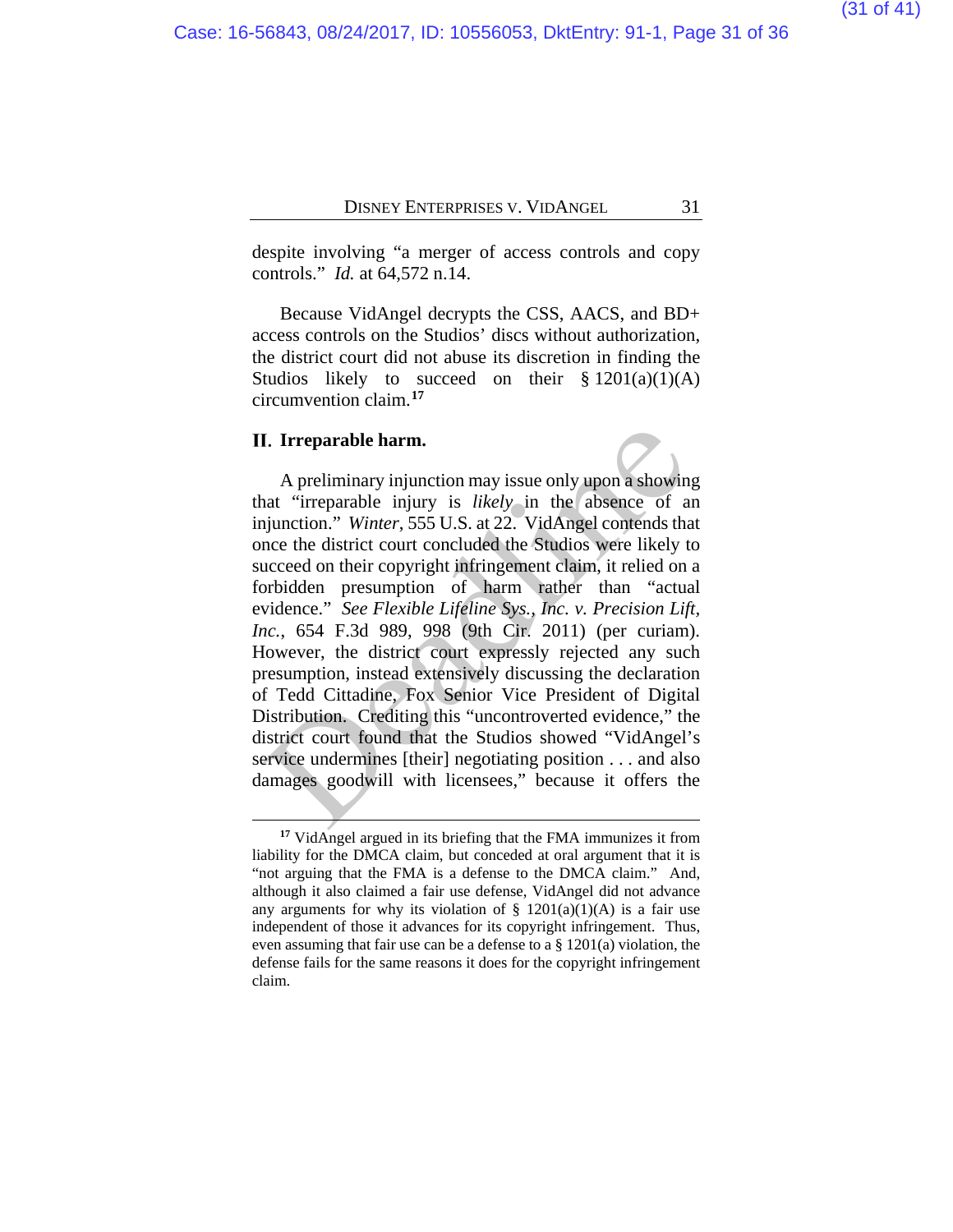Studios' works during negotiated "exclusivity periods" and because licensees raised concerns about "unlicensed services like VidAngel's."

VidAngel argues that these harms are "vague and speculative," but the district court did not abuse its discretion in concluding otherwise. Although Cittadine's declaration does not state that licensees have specifically complained about VidAngel, it says that licensees complain that "it is difficult to compete with" unlicensed services. The Studios also provided uncontroverted evidence that VidAngel offered *Star Wars: The Force Awakens* before it was available for legal streaming and offered *The Martian* and *Brooklyn* during HBO's exclusive streaming license.

This evidence was sufficient to establish a likelihood of irreparable harm. The district court had substantial evidence before it that VidAngel's service undermines the value of the Studios' copyrighted works, their "windowing" business model, and their goodwill and negotiating leverage with licensees. *See, e.g.*, *WPIX, Inc. v. ivi, Inc.*, 691 F.3d 275, 285–86 (2d Cir. 2012) (holding that "streaming copyrighted works without permission," including at times "earlier ... than scheduled by the programs' copyright holders or paying" licensees was likely to cause irreparable harm to copyright owners' "negotiating platform and business model"); *Fox Television Stations, Inc. v. FilmOn X LLC*, 966 F. Supp. 2d 30, 50 (D.D.C. 2013) (rejecting contention that harms to negotiation leverage with licensees were "pure speculation" and noting existence of an uncontroverted "sworn declaration from a senior executive at Fox who states that [licensees] have *already* referenced businesses like [the defendant] in seeking to negotiate lower fees"). And, although VidAngel argues that damages could be calculated based on licensing fees, the district court did not abuse its busitant ware with "unicensed services. The Studies<br>Ifficult to compete with "unicensed services. The Studies<br>Iso provided uncontroverted evidence that VidAnge<br>ffered *Star Wars: The Force Awakens* before it was<br>ulable fo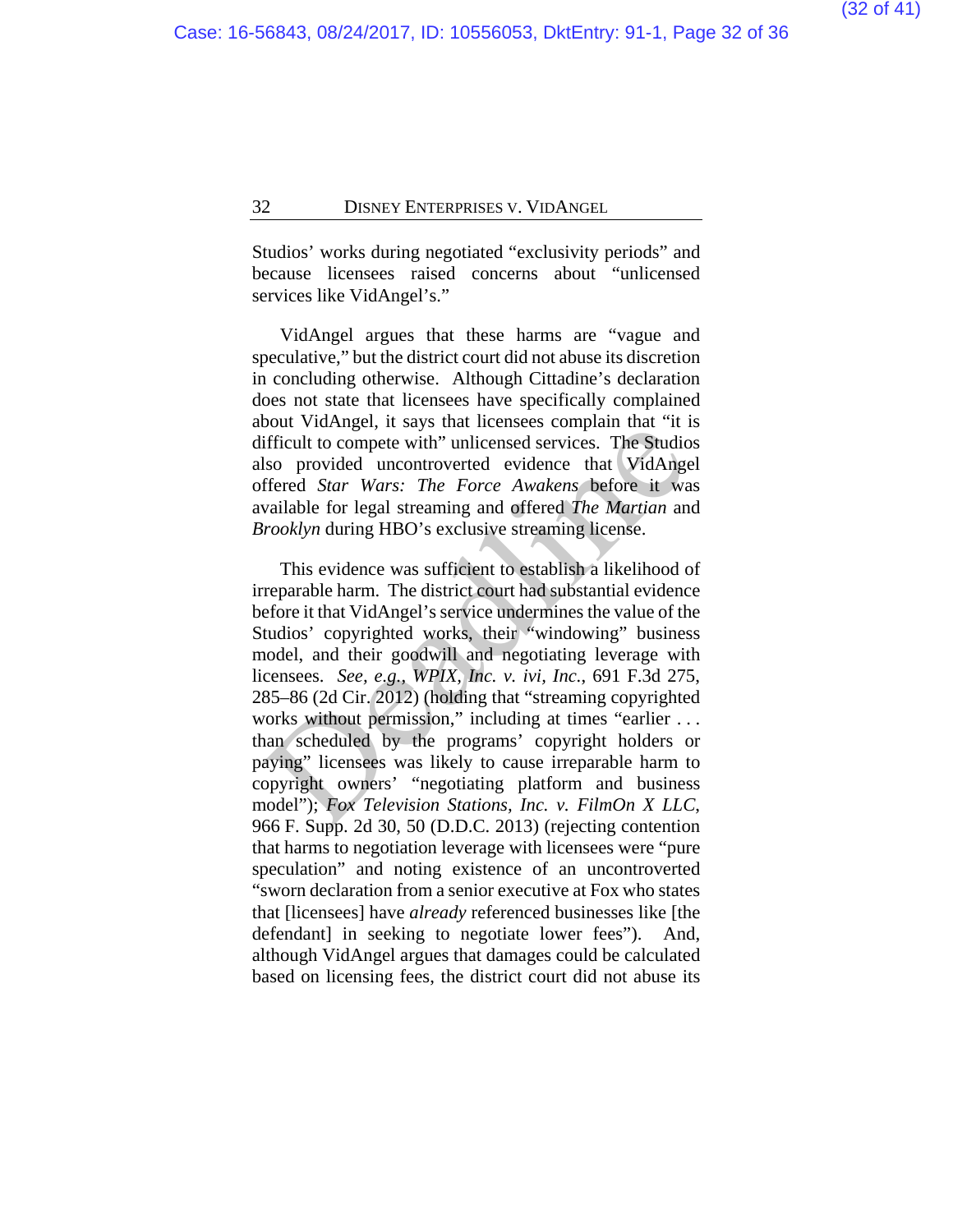discretion in concluding that the loss of goodwill, negotiating leverage, and non-monetary terms in the Studios' licenses cannot readily be remedied with damages. *See Herb Reed Enters., LLC v. Fla. Entm't Mgmt., Inc.*, 736 F.3d 1239, 1250 (9th Cir. 2013) ("Evidence of loss of control over business reputation and damage to goodwill could constitute irreparable harm."); *WPIX*, 691 F.3d at 286.

VidAngel also argues that the Studios' delay in suing obviates a claim of irreparable harm. But, "courts are loath to withhold relief solely" because of delay, which "is not particularly probative in the context of ongoing, worsening injuries." *Arc of Cal. v. Douglas*, 757 F.3d 975, 990 (9th Cir. 2014) (citation omitted). The district court found that the Studios' "delay in seeking an injunction was reasonable under the circumstances, their alleged harms are ongoing, and will likely only increase absent an injunction." This finding, based on the Studios' cautious investigation of VidAngel, their decision to sue only after VidAngel expanded from beta-testing into a real threat, and VidAngel's admission that "it intends to continue to stream [the Studios'] works and add other future releases, unless enjoined," was not an abuse of discretion. Variance and the Studios dentrified that is the Studios dentrified that the busines a claim of irreparable harm. But, "courts are loat articularly probative in the context of ongoing, worsening in articularly probative in

#### **Balancing the equities.**

Before issuing a preliminary injunction, "courts must balance the competing claims of injury and must consider the effect on each party of the granting or withholding of the requested relief." *Winter*, 555 U.S. at 24 (citation omitted). VidAngel argues that the district court abused its discretion by failing to consider the harm to its "fledgling business" from an injunction. However, the district court did consider the harm to VidAngel—in both its original order and again in denying a stay—and concluded that "lost profits from an activity which has been shown likely to be infringing . . .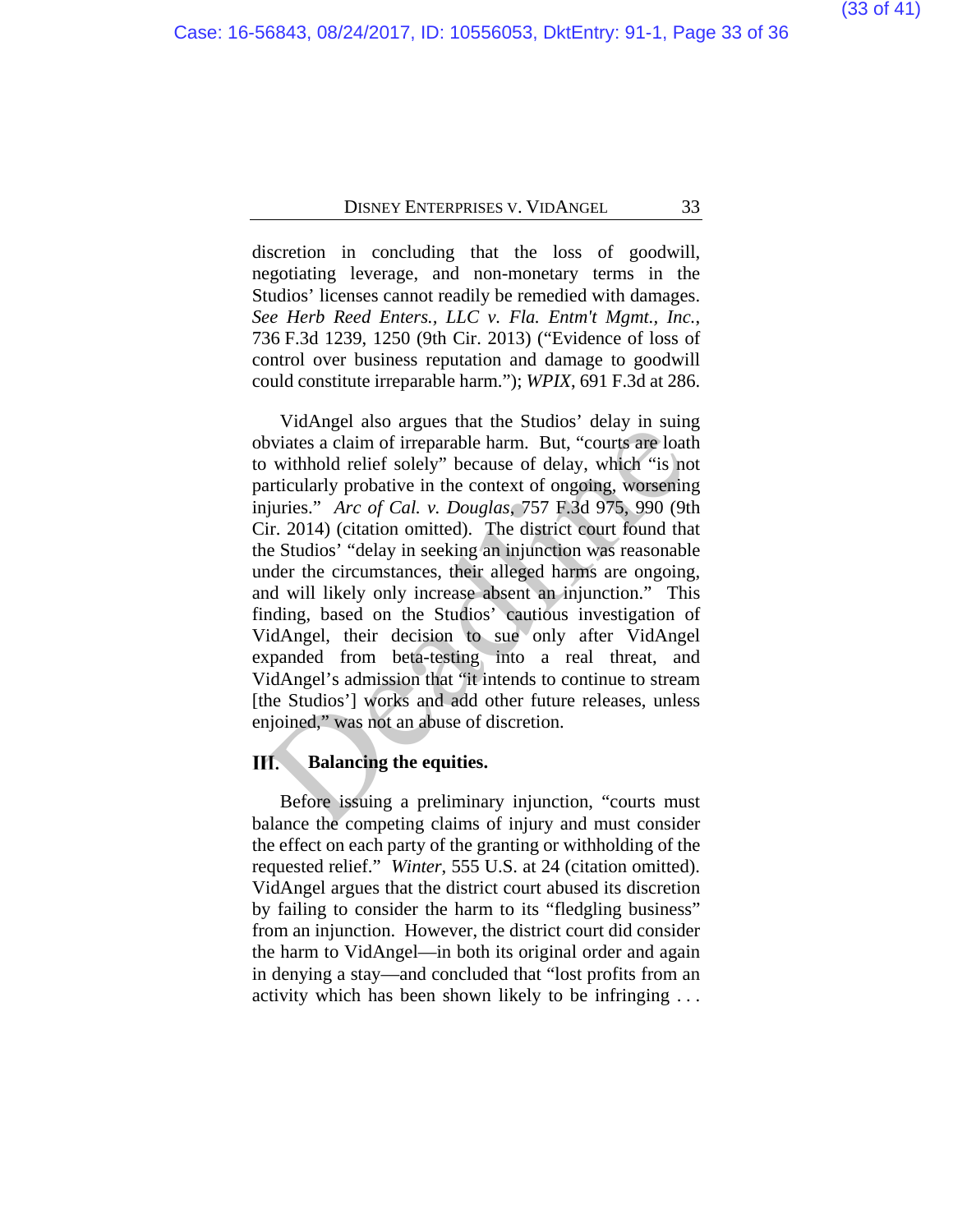merit[] little equitable consideration." *Triad Sys. Corp. v. Se. Express Co.*, 64 F.3d 1330, 1338 (9th Cir. 1995) (citation omitted).VidAngel argues that the district court erred in relying on cases that predate *Winter* and *eBay Inc. v. MercExchange, LLC*, 547 U.S. 388 (2006). But, those subsequent cases held only that the district court must balance the harms to both sides before issuing an injunction, *Winter*, 555 U.S. at 24; *eBay Inc.*, 547 U.S. at 391–93, and do not undermine the long-settled principle that harm caused by illegal conduct does not merit significant equitable protection.

The district court might have provided greater detail in balancing the equities. But, contrary to VidAngel's assertions, the court did not conclude that the Studios were "automatically" entitled to an injunction once it found that their "copyright [was] infringed." *eBay*, 547 U.S. at 392– 93. Nor did it relegate its "entire discussion" of the required equity balancing to "one . . . sentence" without analysis. *Winter*, 555 U.S. at 26. Rather, it concluded that the only harm VidAngel asserted—financial hardship from ceasing infringing activities—did not outweigh the irreparable harm likely to befall the Studios without an injunction. This was not an abuse of discretion. *See All. for the Wild Rockies*, 632 F.3d at 1138.**<sup>18</sup>** o not undernine the long-settled principle that harm cause<br>y illegal conduct does not merit significant equitabl<br>rotection.<br>The district court might have provided greater detail i<br>alancing the equities. But, contrary to V

<span id="page-33-0"></span>**<sup>18</sup>** Moreover, most of the evidence VidAngel cites to show damage to its business was not submitted to the district court until after the preliminary injunction was issued. *See, e.g.*, Declaration of David Quinto in Support of VidAngel, Inc.'s Opposition to Plaintiffs' *Ex Parte* Application for an Order to Show Cause at 2 ("The parties never briefed or explained . . . why it is impossible for VidAngel to comply immediately with the preliminary injunction without ceasing business activities entirely."); Declaration of Neal Harmon in Support of VidAngel, Inc.'s *Ex Parte* Application to Stay Preliminary Injunction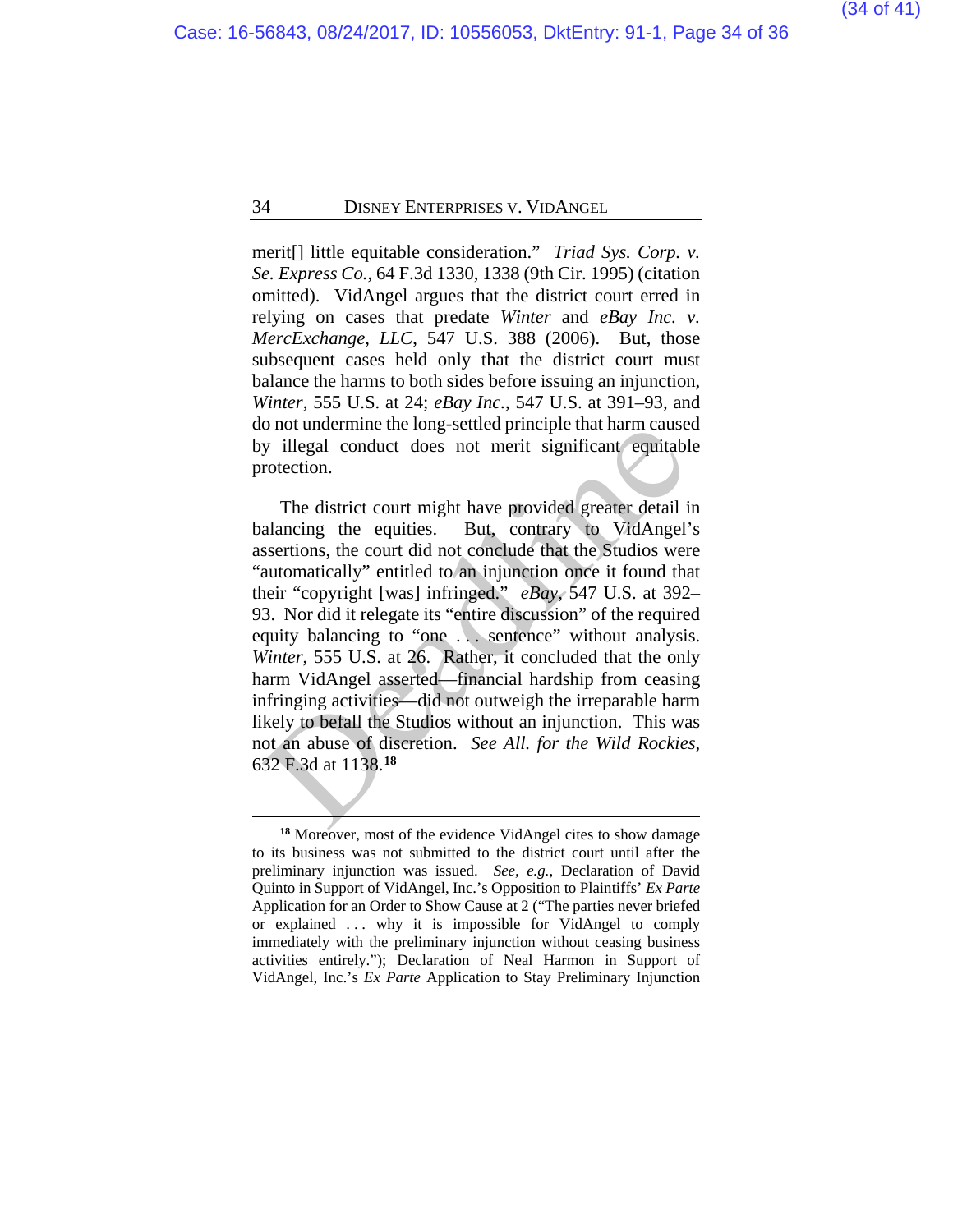#### IV. **Public interest.**

 $\overline{a}$ 

Finally, the court must "pay particular regard for the public consequences in employing the extraordinary remedy of injunction." *Winter*, 555 U.S. at 24 (citation omitted). VidAngel argues that the preliminary injunction harms the public's interest in filtering, enshrined in the FMA. But, as the district court recognized, this argument "relies on VidAngel's characterization of its service as the only filtering service" for streaming digital content. It is undisputed that ClearPlay offers a filtering service to Google Play users, and the district court did not clearly err in finding that other companies could provide something "similar to ClearPlay's." That VidAngel believes ClearPlay's service is technically inferior to its own does not demonstrate that consumers cannot filter during the pendency of this injunction.

On the other hand, as the district court concluded, "the public has a compelling interest in protecting copyright owners' marketable rights to their work and the economic incentive to continue creating television programming" and motion pictures. *WPIX*, 691 F.3d at 287 (citing *Golan v. Holder*, 565 U.S. 302, 328 (2012)). The Studios own copyrights to some of the world's most popular motion pictures and television shows. In light of the public's clear interest in retaining access to these works, and the ability to do so with filters even while VidAngel's service is unavailable, we conclude that the district court did not abuse filtring service" for streaming digital content. It is<br>thering service" for streaming digital content. It is<br>disiputed that ClearPlay offers a filtering service to Googl<br>lay users, and the district court did not clearly e

Pending Appeal Or, Alternatively, Pending Decision by the Ninth Circuit on Stay Pending Appeal at 5 (declaring that VidAngel can modify its applications by January 2017).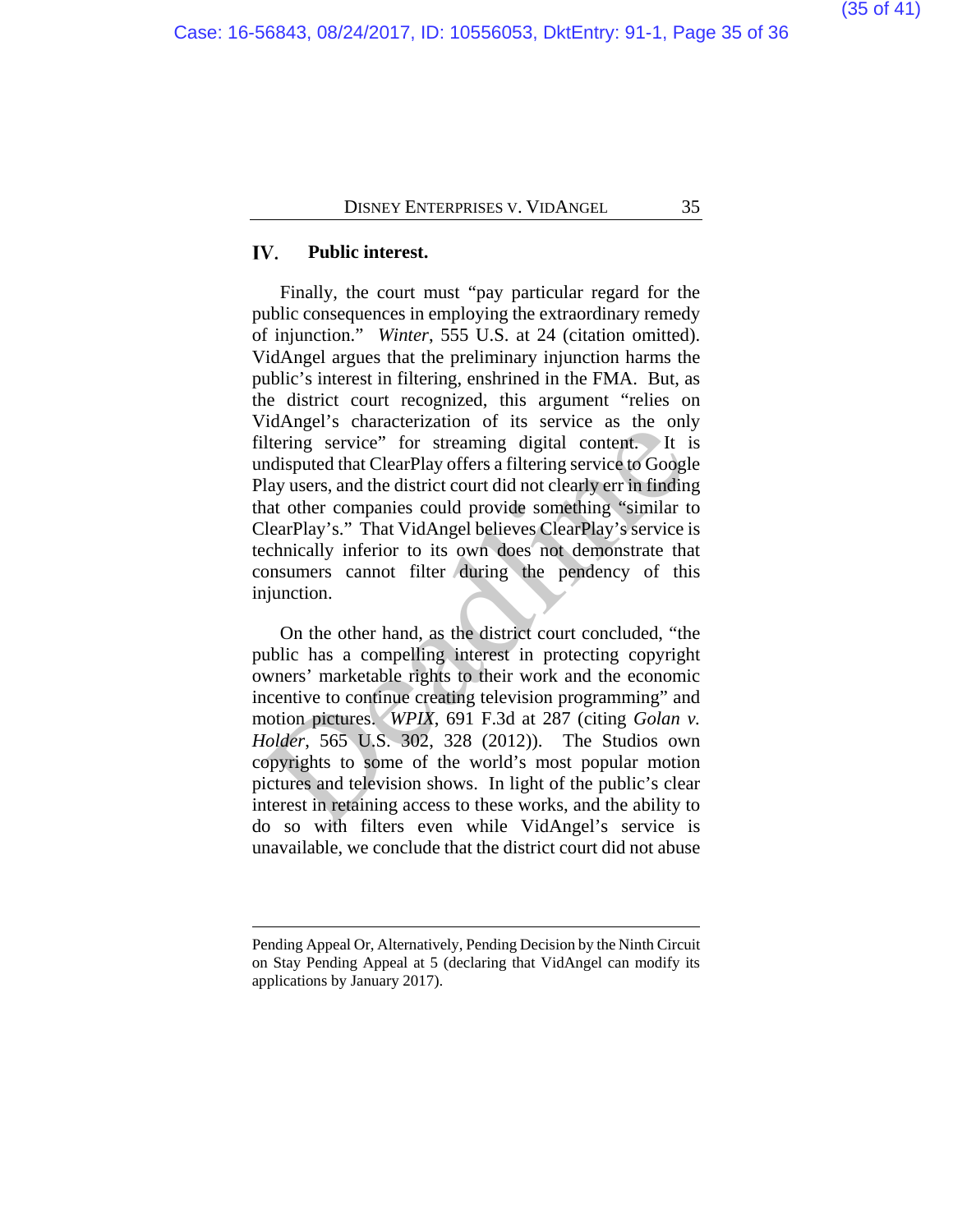Case: 16-56843, 08/24/2017, ID: 10556053, DktEntry: 91-1, Page 36 of 36

### 36 DISNEY ENTERPRISES V. VIDANGEL

its discretion in finding that a preliminary injunction is in the public interest. *Id.* at 288.

### **CONCLUSION**

The judgment of the district court is **AFFIRMED.**

Deadlished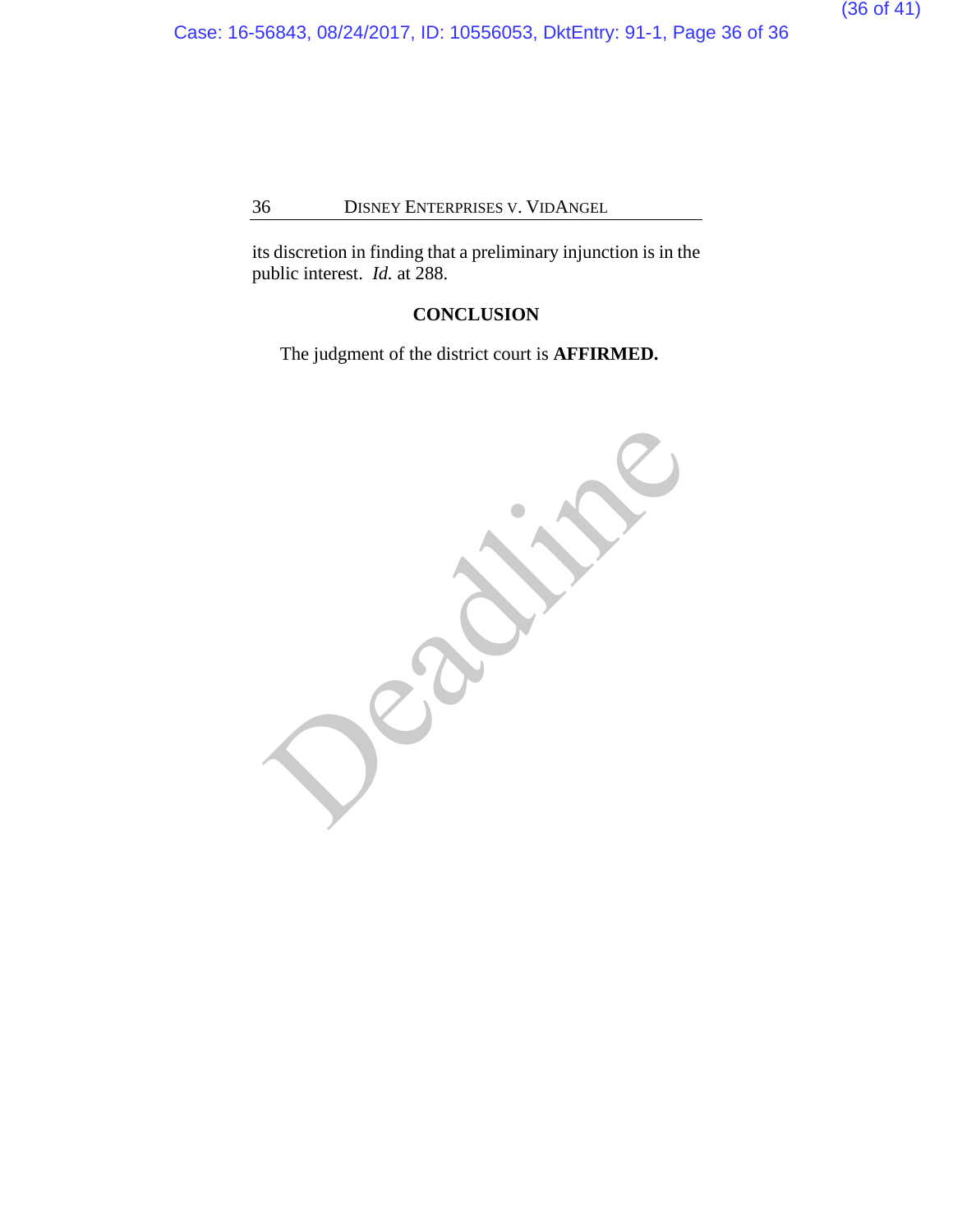## **United States Court of Appeals for the Ninth Circuit**

### **Office of the Clerk**

95 Seventh Street San Francisco, CA 94103

### **Information Regarding Judgment and Post-Judgment Proceedings**

### **Judgment**

This Court has filed and entered the attached judgment in your case. Fed. R. App. P. 36. Please note the filed date on the attached decision because all of the dates described below run from that date, not from the date you receive this notice.

### **Mandate (Fed. R. App. P. 41; 9th Cir. R. 41-1 & -2)**

The mandate will issue 7 days after the expiration of the time for filing a petition for rehearing or 7 days from the denial of a petition for rehearing, unless the Court directs otherwise. To file a motion to stay the mandate, file it electronically via the appellate ECF system or, if you are a pro se litigant or an attorney with an exemption from using appellate ECF, file one original motion on paper. App. P. 41; 9th Cir. R. 41-1  $\&$  -2)<br>andate will issue 7 days after the expiration of the<br>petition for rehearing or 7 days from the denial o<br>earing, unless the Court directs otherwise. To file<br>e mandate, file it electron

## **Petition for Panel Rehearing (Fed. R. App. P. 40; 9th Cir. R. 40-1) Petition for Rehearing En Banc (Fed. R. App. P. 35; 9th Cir. R. 35-1 to -3)**

### **(1) A. Purpose (Panel Rehearing):**

- A party should seek panel rehearing only if one or more of the following grounds exist:
	- ► A material point of fact or law was overlooked in the decision;
	- ► A change in the law occurred after the case was submitted which appears to have been overlooked by the panel; or
	- ► An apparent conflict with another decision of the Court was not addressed in the opinion.
- Do not file a petition for panel rehearing merely to reargue the case.

### **B. Purpose (Rehearing En Banc)**

• A party should seek en banc rehearing only if one or more of the following grounds exist: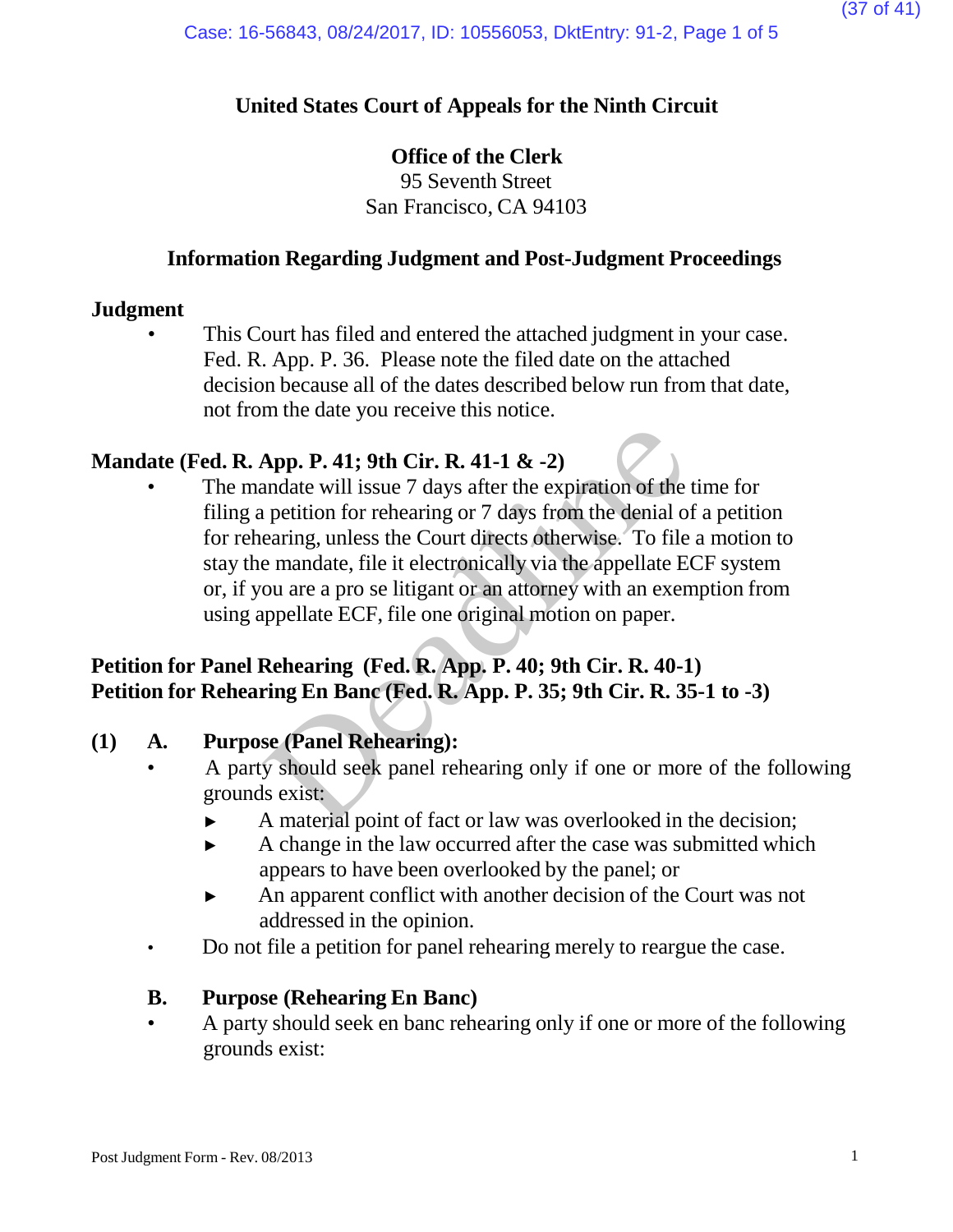- ► Consideration by the full Court is necessary to secure or maintain uniformity of the Court's decisions; or
- The proceeding involves a question of exceptional importance; or
- $\blacktriangleright$  The opinion directly conflicts with an existing opinion by another court of appeals or the Supreme Court and substantially affects a rule of national application in which there is an overriding need for national uniformity.

# **(2) Deadlines for Filing:**

- A petition for rehearing may be filed within 14 days after entry of judgment. Fed. R. App. P. 40(a)(1).
- If the United States or an agency or officer thereof is a party in a civil case, the time for filing a petition for rehearing is 45 days after entry of judgment. Fed. R. App. P. 40(a)(1).
- If the mandate has issued, the petition for rehearing should be accompanied by a motion to recall the mandate.
- *See* Advisory Note to 9th Cir. R. 40-1 (petitions must be received on the due date).
- An order to publish a previously unpublished memorandum disposition extends the time to file a petition for rehearing to 14 days after the date of the order of publication or, in all civil cases in which the United States or an agency or officer thereof is a party, 45 days after the date of the order of publication. 9th Cir. R. 40-2. Example 1. App. P. 40(a)(1).<br>
mandate has issued, the petition for rehearing shou<br>
panied by a motion to recall the mandate.<br>
wisory Note to 9th Cir. R. 40-1 (petitions must be<br>
te).<br>
er to publish a previously unpublishe

# **(3) Statement of Counsel**

• A petition should contain an introduction stating that, in counsel's judgment, one or more of the situations described in the "purpose" section above exist. The points to be raised must be stated clearly.

# **(4) Form & Number of Copies (9th Cir. R. 40-1; Fed. R. App. P. 32(c)(2))**

- The petition shall not exceed 15 pages unless it complies with the alternative length limitations of 4,200 words or 390 lines of text.
- The petition must be accompanied by a copy of the panel's decision being challenged.
- An answer, when ordered by the Court, shall comply with the same length limitations as the petition.
- If a pro se litigant elects to file a form brief pursuant to Circuit Rule 28-1, a petition for panel rehearing or for rehearing en banc need not comply with Fed. R. App. P. 32.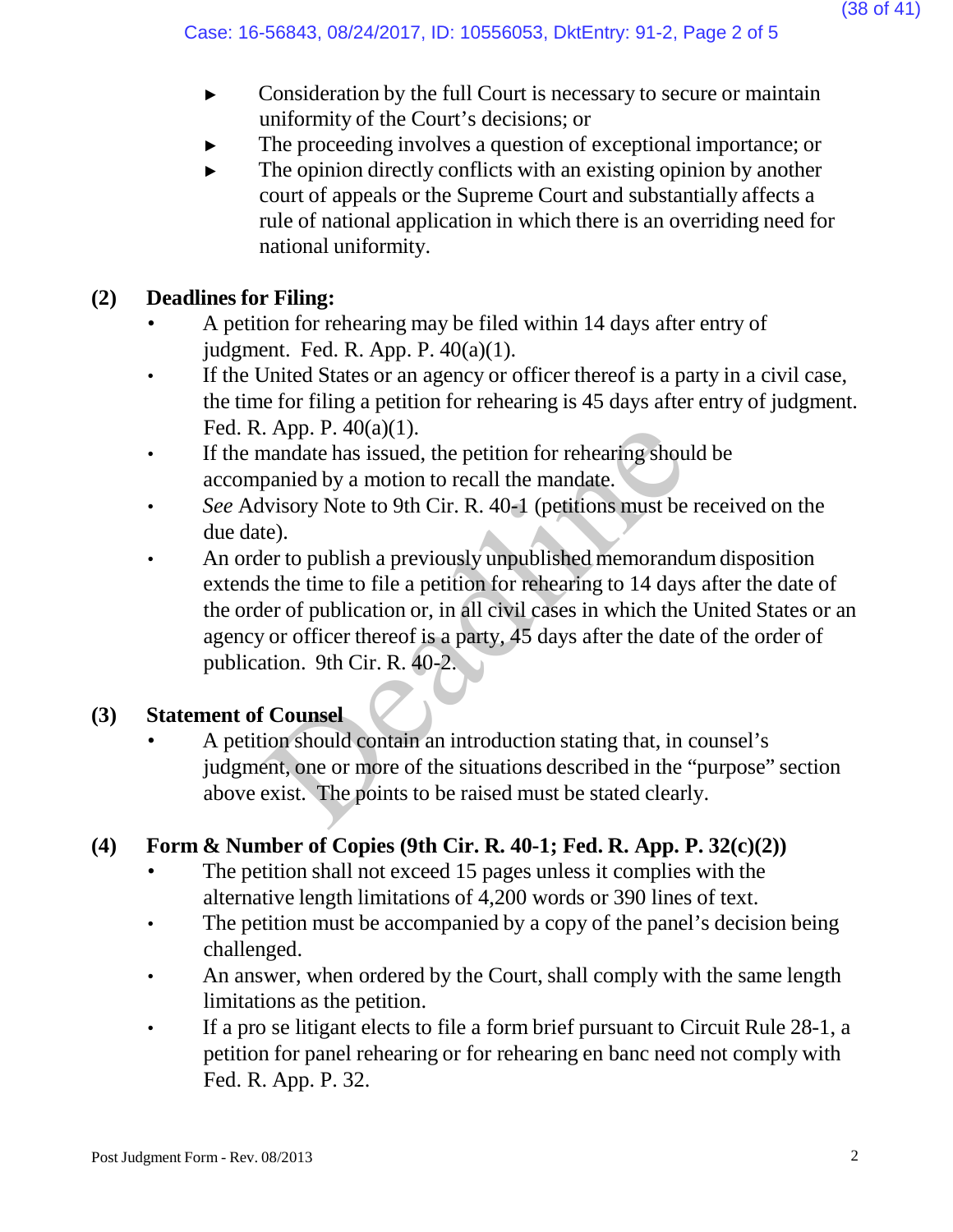Case: 16-56843, 08/24/2017, ID: 10556053, DktEntry: 91-2, Page 3 of 5

- The petition or answer must be accompanied by a Certificate of Compliance found at Form 11, available on our website [at www.ca9.uscourts.gov](http://www.ca9.uscourts.gov/) under *Forms.*
- You may file a petition electronically via the appellate ECF system. No paper copies are required unless the Court orders otherwise. If you are a pro se litigant or an attorney exempted from using the appellate ECF system, file one original petition on paper. No additional paper copies are required unless the Court orders otherwise.

# **Bill of Costs (Fed. R. App. P. 39, 9th Cir. R. 39-1)**

- The Bill of Costs must be filed within 14 days after entry of judgment.
- See Form 10 for addi[t](http://www.ca9.uscourts.gov/)ional information, available on our website at [www.ca9.uscourts.gov](http://www.ca9.uscourts.gov/) under *Forms.*

# **Attorneys Fees**

- Ninth Circuit Rule 39-1 describes the content and due dates for attorneys fees applications.
- All relevant forms are available on our website at [www.ca9.uscourts.gov](http://www.ca9.uscourts.gov/) under *Forms* or by telephoning (415) 355-7806.

# **Petition for a Writ of Certiorari**

• Please refer to the Rules of the United States Supreme Court at [www.supremecourt.gov](http://www.supremecourt.gov/) France of Tatastrose are contain and the tance of<br>
Dermis are available on our website at www.ca9.usc<br>
ing (415) 355-7806.<br> **tiorari**<br>
the Rules of the United States Supreme Court at<br>
ecourt.gov<br> **hed Opinions**<br>
counsel li

# **Counsel Listing in Published Opinions**

- Please check counsel listing on the attached decision.
- If there are any errors in a published opinion, please send a letter **in writing within 10 days** to:
	- ► Thomson Reuters; 610 Opperman Drive; PO Box 64526; Eagan, MN 55123 (Attn: Jean Green, Senior Publications Coordinator);
	- ► and electronically file a copy of the letter via the appellate ECF system by using "File Correspondence to Court," or if you are an attorney exempted from using the appellate ECF system, mail the Court one copy of the letter.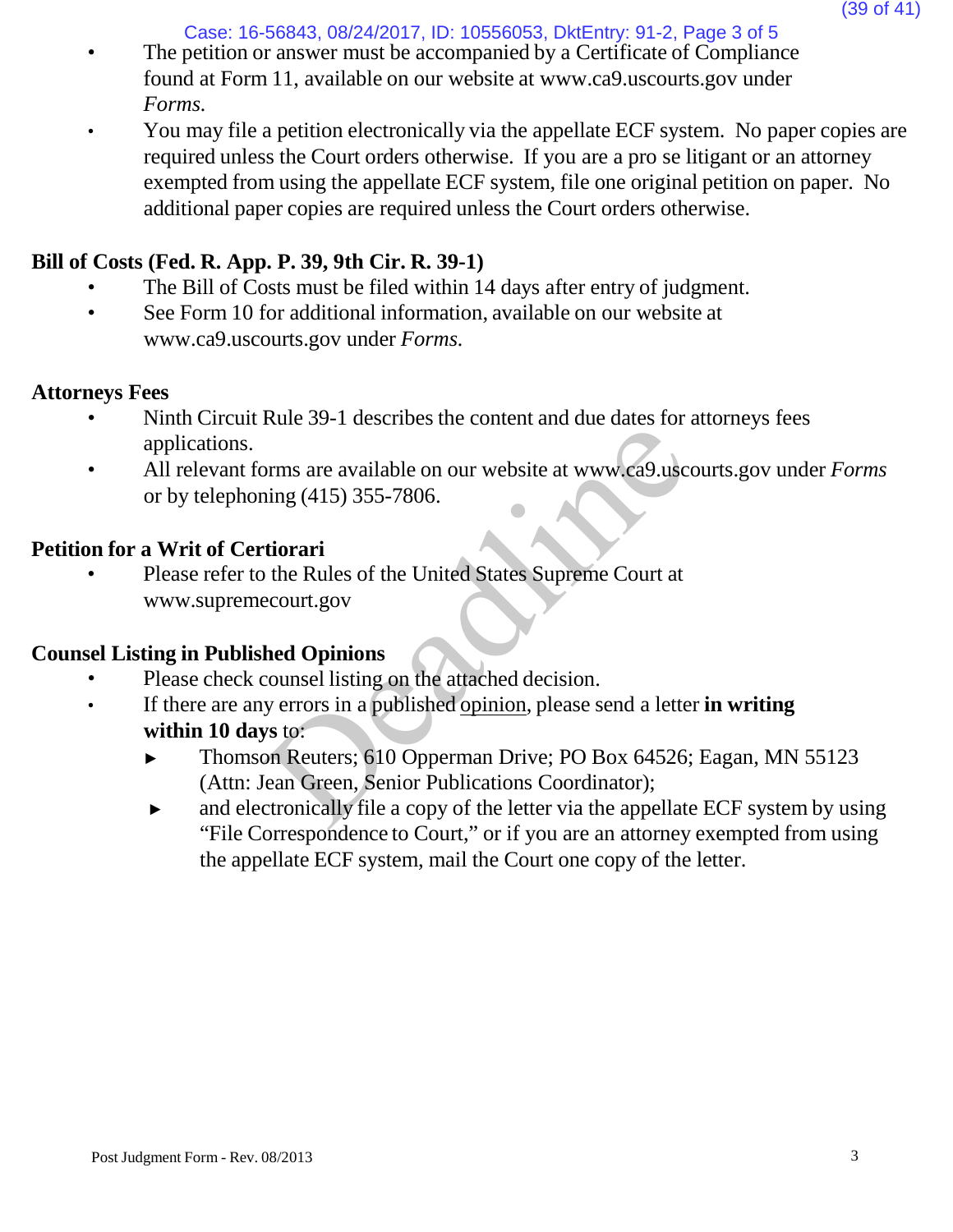### **United States Court of Appeals for the Ninth Circuit**

### **BILL OF COSTS**

This form is available as a fillable version at:

*<http://cdn.ca9.uscourts.gov/datastore/uploads/forms/Form%2010%20-%20Bill%20of%20Costs.pdf>*.

*Note*: If you wish to file a bill of costs, it MUST be submitted on this form and filed, with the clerk, with proof of service, within 14 days of the date of entry of judgment, and in accordance with 9th Circuit Rule 39-1. A late bill of costs must be accompanied by a motion showing good cause. Please refer to FRAP 39, 28 U.S.C. § 1920, and 9th Circuit Rule 39-1 when preparing your bill of costs.

|                                                                                |                                                     | V.                |                         |                             |                                                  |                     | 9th Cir. No.      |                             |
|--------------------------------------------------------------------------------|-----------------------------------------------------|-------------------|-------------------------|-----------------------------|--------------------------------------------------|---------------------|-------------------|-----------------------------|
| The Clerk is requested to tax the following costs against:                     |                                                     |                   |                         |                             |                                                  |                     |                   |                             |
| <b>Cost Taxable</b><br>under FRAP 39,<br>28 U.S.C. § 1920,<br>9th Cir. R. 39-1 | <b>REQUESTED</b><br>(Each Column Must Be Completed) |                   |                         |                             | <b>ALLOWED</b><br>(To Be Completed by the Clerk) |                     |                   |                             |
|                                                                                | No. of<br>Docs.                                     | Pages per<br>Doc. | Cost per<br>Page*       | <b>TOTAL</b><br><b>COST</b> | No. of<br>Docs.                                  | Pages per<br>Doc.   | Cost per<br>Page* | <b>TOTAL</b><br><b>COST</b> |
| <b>Excerpt of Record</b>                                                       |                                                     |                   | $\overline{\mathbb{S}}$ | \$                          |                                                  |                     | \$                | \$                          |
| <b>Opening Brief</b>                                                           |                                                     |                   | \$                      | \$                          |                                                  |                     | \$                | \$                          |
| <b>Answering Brief</b>                                                         |                                                     |                   | \$                      | \$                          |                                                  |                     | \$                | \$                          |
| <b>Reply Brief</b>                                                             |                                                     |                   | \$                      | \$                          |                                                  |                     | \$                | \$                          |
| Other**                                                                        |                                                     |                   | \$                      | \$                          |                                                  |                     | \$                | $\mathcal{S}$               |
|                                                                                |                                                     |                   | <b>TOTAL:</b>           | $\vert$ \$                  |                                                  | <b>TOTAL:</b><br>\$ |                   |                             |

\* *Costs per page*: May not exceed .10 or actual cost, whichever is less. 9th Circuit Rule 39-1.

**\*\*** *Other*: Any other requests must be accompanied by a statement explaining why the item(s) should be taxed pursuant to 9th Circuit Rule 39-1. Additional items without such supporting statements will not be considered.

Attorneys' fees **cannot** be requested on this form.